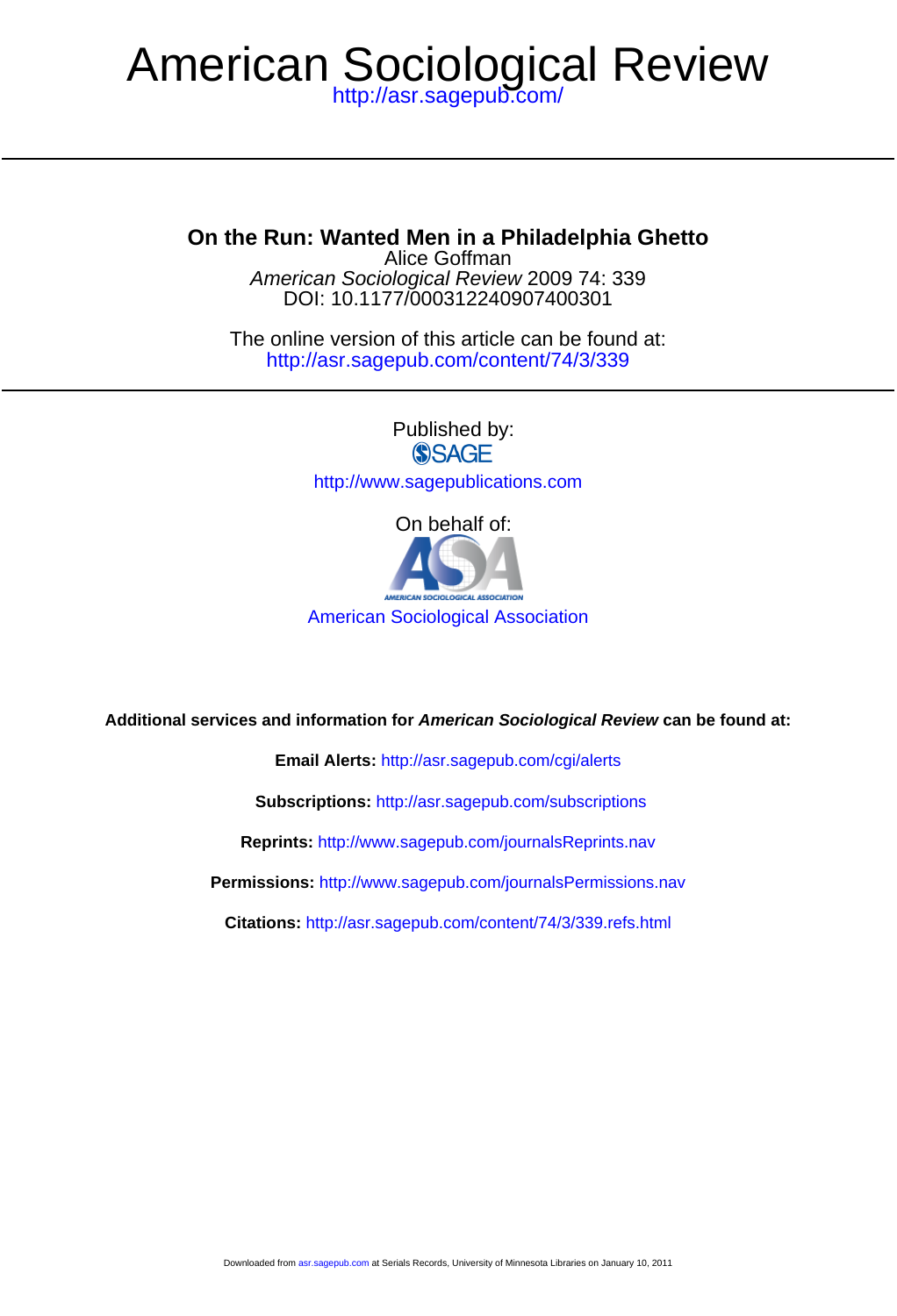# **On the Run: Wanted Men in a Philadelphia Ghetto**

Alice Goffman *Princeton University*

*Although recent increases in imprisonment are concentrated in poor Black communities, we know little about how daily life within these neighborhoods is affected. Almost all ethnographic work in poor minority neighborhoods was written before the expansion of the criminal justice system, and the bulk of research on "mass imprisonment" relies on survey data, field experiments, or interviews, conceptualizing its impact in terms of current or former felons and their families. Drawing on six years of fieldwork in Philadelphia, this article shifts the focus from imprisonment and criminal records to the increase in policing and supervision in poor Black neighborhoods, and what this has meant for a growing status group of wanted people. For many young men, avoiding jail has become a daily preoccupation: they have warrants out for minor infractions, like failing to pay court fees or breaking curfew, and will be detained if they are identified. Such threat of imprisonment transforms social relations by undermining already tenuous attachments to family, work, and community. But young men also rely on their precarious legal standing to explain failures that would have occurred anyway, while girlfriends and neighbors exploit their wanted status as an instrument of social control. I discuss the implications of my ethnographic observations relative to prior treatments of the poor and policing, and with regard to broader sociological questions about punishment and surveillance in the modern era.*

The number of people incarcerated in the United States has grown seven times over the past 40 years, and this growth has been concentrated among Black men with little education (Garland 2001; Western 2006). For Black men in recent birth cohorts, the experience of incarceration is now typical: 30 percent of those with only high school diplomas have been to

prison, and 60 percent of those who did not finish high school have prison records by their mid-30s (Pettit and Western 2004). One in four Black children born in 1990 had a father imprisoned (Wildeman 2009). Such "mass imprisonment" (Garland 2001) transmits social and economic disadvantage, to be sure. African American former felons face significant discrimination in the labor market, as well as health costs, obstacles to housing, and large-scale disenfranchisement (Hammett, Harmon, and Rhodes 2002; Pager 2007; Rubenstein and Mukamal 2002; Uggen and Manza 2002; Western 2006). Moreover, imprisoned and formerly imprisoned men have difficulties participating in sustained ways in the lives of their families (see Nurse 2002; Western, Lopoo, and McLanahan 2004). Their partners and children consequently become socially and economically disadvantaged in the process (for reviews,

Direct correspondence to Alice Goffman, Department of Sociology, Wallace Hall, Princeton University, Princeton, NJ 08544 (agoffman@princeton.edu). I thank Mitchell Duneier for invaluable support and guidance. Also in Princeton, I am grateful to Viviana Zelizer, Paul DiMaggio, Devah Pager, Bruce Western, and Marvin Bressler. *ASR* coeditor Vincent Roscigno, Howard Becker, Philip Kasinitz, Jack Katz, William Labov, Steven Lopez, Gillian Sankoff, Harvey Molotch, Colin Jerolmack, John Sutton, and the anonymous reviewers gave outstanding suggestions.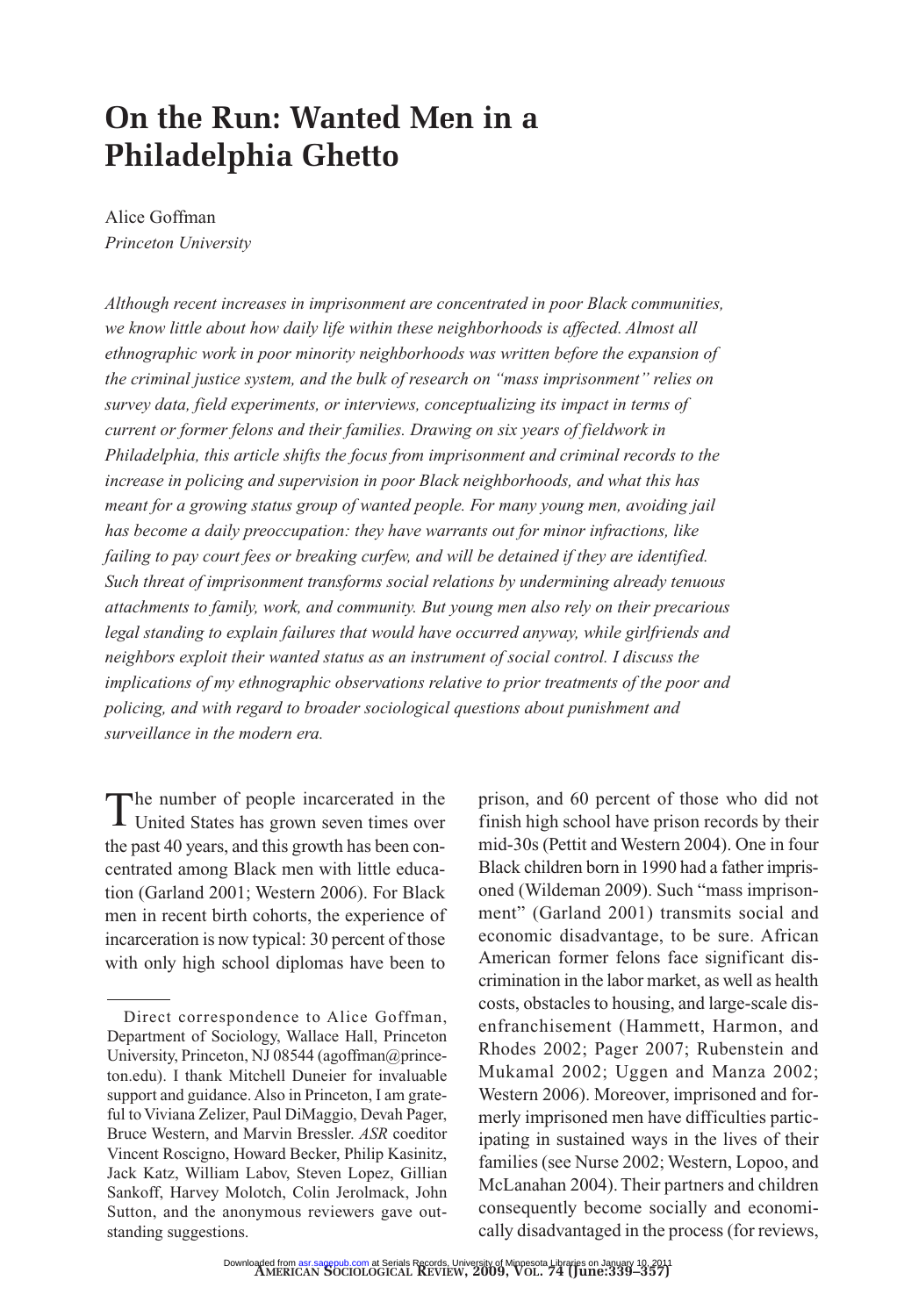see Comfort 2007; Hagan and Dinovitzer  $1999$ ).<sup>1</sup>

Expansions in incarceration have been accompanied by increases in policing and supervision in poor communities. While the police were scarcely present in the ghetto decades ago, today, police helicopters can regularly be heard overhead, cameras now monitor people on the streets, and large numbers of young men—including many who have never been convicted of felonies—have pending cases in the criminal courts, are on probation, released on bail, issued low-level warrants, and are routinely chased, searched, questioned, and arrested by the police. How does this affect daily life in poor Black communities? Unfortunately, we know little in this regard. Indeed, much of the research literature, which relies on statistical data, field experiments, or interviews, most often centers on the consequences of going to prison. Although ethnographic accounts should arguably capture what enhanced policing and supervision has meant for the dynamics of daily life in poor minority communities, most ethnographies were written before the criminal justice system became such a prevalent institution in the lives of the poor (see, e.g., Anderson 1978; Liebow 1967; Stack 1974).<sup>2</sup>

This article, building on prior work pertaining to the urban poor, as well as broader conceptions of power in the modern era (e.g., Foucault 1979), draws on six years of fieldwork with a group of poor African American young men in Philadelphia. In doing so, it offers an extended ethnographic look at life in the policed and surveilled ghetto that has taken shape in the era of mass imprisonment. As the

<sup>2</sup> Ethnographies of ghetto life published more recently rely on fieldwork conducted in the 1980s and early 1990s, before the change in policing practices and crime laws took their full effect (see, e.g., Anderson 1999; Bourgois 1995; Venkatesh 2006; Wacquant 2004; for exceptions, see Jacobs 1999; LeBlanc 2003).

findings reveal, the dealings these young men have with the police, the courts, and the probation and parole board grant them an illegal or semilegal status and instill an overriding fear of capture. Suspicious even of those closest to them, young men cultivate unpredictability or altogether avoid institutions, places, and relations on which they formerly relied. Yet because being wanted is understood to be deeply constraining, it can, within the context of limited opportunity, serve as an excuse for obligations that may have gone unfulfilled anyway. The result is a complex interactive system in which ghetto residents become caught in constraining legal entanglements while simultaneously calling on the criminal justice system to achieve a measure of power over one another in their daily lives.

#### **THE URBAN POOR AND POLICING**

Ethnographic accounts of poor urban communities have long included descriptions of people who commit serious crimes, stand trial, go to jail, or find themselves on the run from the police (see, e.g., Anderson 1978; Liebow 1967). Until recently, these people comprised only a small group of criminals in a neighborhood: most residents of poor Black communities did not interact much with the authorities. Before the 1990s, in fact, the ghetto was frequently described as nearly abandoned by law enforcement.

Anderson (1978:2), writing about street-corner men in Chicago in the early 1970s (he devotes a whole chapter to hoodlums), reports that "the police glance over and slow down, but they seldom stop and do anything. Ordinarily they casually move on, leaving the street-corner men to settle their own differences." Venkatesh's (2008) description of the Chicago projects some 20 years later depicts a similar scene, noting that police simply do not come when called. Instead, gang leaders step in and maintain an informal, de facto system of justice with the help of project leaders and a few neighborhood cops. In *Crack House,* Williams (1992:84) likewise describes how, in New York during the late 1980s and early 1990s at the peak of the crack boom, police typically did not disturb open air crack sales:

The police have firm knowledge about selling spots, but they usually ignore the spots until com-

<sup>&</sup>lt;sup>1</sup> Although this body of research points overwhelmingly to the detrimental effects of incarceration and its aftermath, this picture is complicated by close-up accounts of prisoners and their families. Comfort (2008) shows how women visiting incarcerated spouses find that the prison's regulations in some ways enhance their relationships. As romantic partners, inmates contrast favorably to "free men."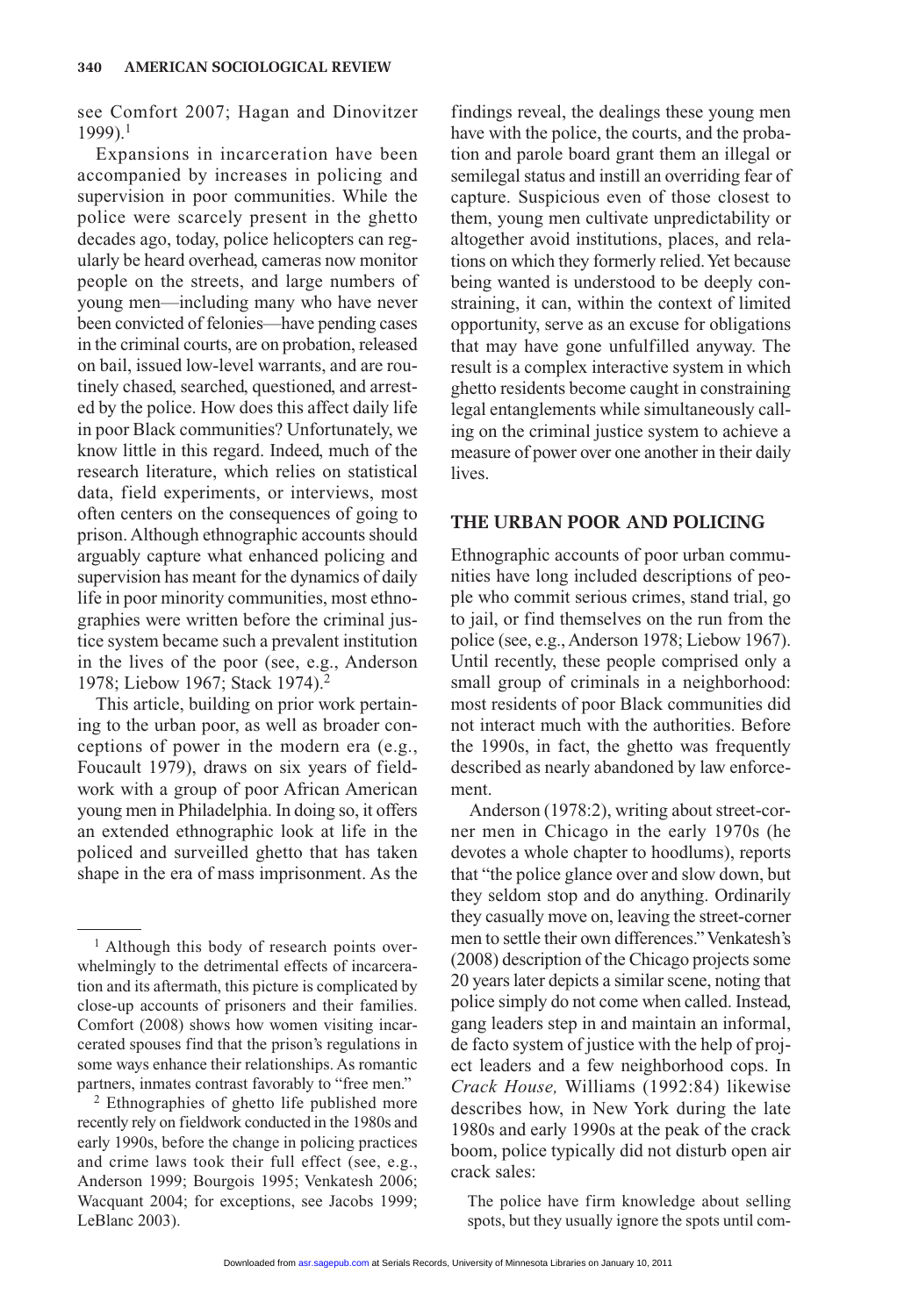munity pressure builds to a level that forces them to take action.... For the most part, the police stay away.... One night I watched a police car, with lights flashing, move down this street past hundreds of buyers, runners, touts, and dealers marching by continually making exchanges. Over the car's loudspeaker an officer kept saying, "Move on off the block everybody. This is the police." The buyers and sellers paid no attention.

Times, however, have changed. The past few decades have seen the war on crime, the war on drugs, a blossoming of federal and state police agencies and bureaus, steeper sentencing laws, and a near unified endorsement of "zero-tolerance" policies from police and civic leaders (Beckett 1997; Simon 2007). The number of police officers per capita increased dramatically in the second half of the twentieth century in cities across the United States (Reiss 1992). In 2006, more than 14 million people were arrested and charged with a criminal offense in the United States, and more than five million people were under probation or parole supervision (Glaze and Bonzcar 2006; U.S. Department of Justice 2007).

In Philadelphia—my field site—the number of police officers increased by 69 percent between 1960 and 2000, from 2.76 officers for every 1,000 citizens to 4.66 officers.<sup>3</sup> The Philadelphia Adult Probation and Parole Department supervised more than 60,000 people in 2006. These people paid the city more than 10 million dollars in restitution, fines, court costs, and supervisory fees that year. In Philadelphia, 12,000 people violated the terms of their probation or parole and were issued warrants for their arrest (Philadelphia Adult Probation and Parole Department 2007). Even more people were issued bench warrants for missing court or for unpaid court fees, or arrest warrants for failure to turn themselves in for a crime. Such surveillance, policing, and supervision raise important sociological questions about the role of the state in managing poverty and maintaining racial inequality (Wacquant 2001). They also raise questions about the nature and consequences of modern surveillance and power.

Foucault (1979) suggested that the modern era would increasingly be characterized by surveillance and that state monitoring of citizens would become increasingly complete. Building on ethnographic insights, my conclusions highlight ways in which contemporary surveillance may indeed be taking the forms Foucault described in his analysis of panoptic power. Yet my conclusions also suggest that the consequences of such surveillance for everyday life may differ from those envisioned by Foucault. Rather than encouraging self-monitoring, the forms of supervision and policing found in the neighborhood I observed foster a climate of fear and suspicion in which people are pressured to inform on one another. Young men do not live as well-disciplined subjects, but as suspects and fugitives, with the daily fear of confinement.

## **FIELDWORK, THE 6TH STREET BOYS, AND NEIGHBORHOOD CONTEXT**

When I was an undergraduate at the University of Pennsylvania, I tutored a high school student, Aisha (names of people and streets are fictitious). I began to get to know some of her friends and neighbors, and in the fall of 2002 I moved into an apartment in the poor to working-class Black neighborhood in which she lived. At this point, Aisha's mother had begun referring to me as her "other daughter" and Aisha and I became "sisters" (Anderson 1978; Stack 1974). When Aisha's cousin Ronny, age 15, came home from a juvenile detention center, Aisha and I started hanging out with him in a neighborhood about 10 minutes away called 6th Street. Ronny introduced me to Mike, who was 21, a year older than I was. When Mike's best friend Chuck, age 18, came home from county jail, we began hanging out with him too.

When I first started spending time with Ronny and Mike on 6th Street, their neighbors and relatives remarked on my whiteness and asked me to account for my presence. Ronny introduced me as Aisha's "sister," and I mentioned that I lived nearby. After a few months, Mike decided to "take me under his wing" and began referring to me as "sis." Bit by bit, other young men in the group started introducing me

<sup>&</sup>lt;sup>3</sup> Data on the number of police officers in Philadelphia is taken from the Federal Bureau of Investigation, Uniform Crime Reports (1960 through 2000). Population estimates of Philadelphia are taken from the U.S. Bureau of the Census.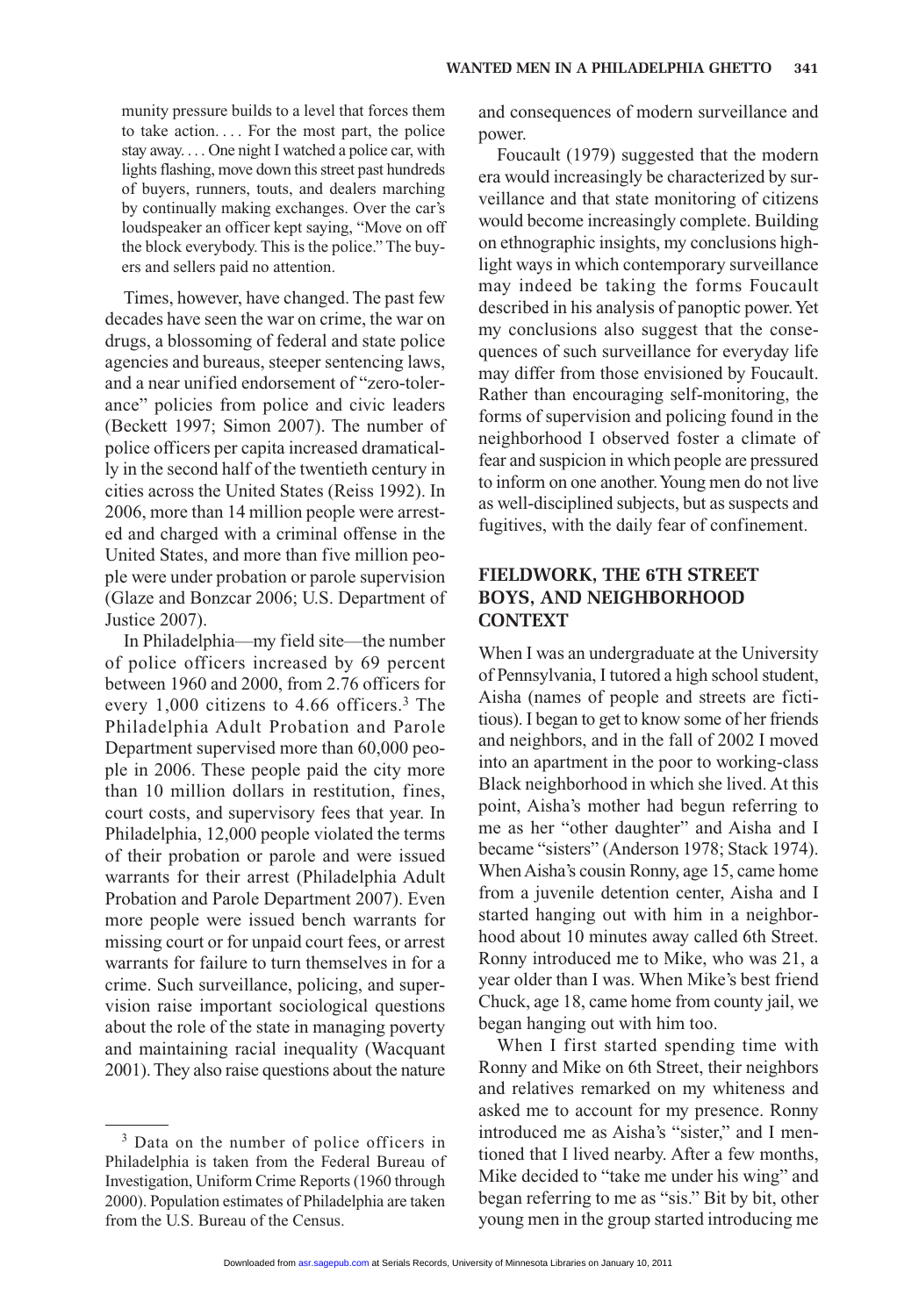to others as their cousin or as a "homie" who "goes way back."

The five blocks known as 6th Street are 93 percent Black, according to a survey of residents that Chuck and I conducted in 2007. At the busiest intersection, men and boys stand outside offering bootleg CDs and DVDs, stolen goods, and food to drivers and passersby. The main commercial street includes a bullet-proofed Chinese food store selling fried chicken wings, "loosie" cigarettes, condoms, baby food, and glassines for smoking crack. The street also includes a check-cashing store, hair dresser, payday loan store, Crown Fried Chicken restaurant, and a pawnshop. On the next block, a Puerto Rican family runs a corner grocery.

Of the 217 households surveyed, roughly one fourth received housing vouchers. In all but two households, members reported receiving some type of government assistance in the past three years. The neighborhood also contains many people who make their living as teachers, bus drivers, parole officers, health care workers, and so on. Aisha's neighbors commonly referred to the area of 6th Street as "nice and quiet," and a place they would move if they had enough money.

Chuck, Mike, and Ronny were part of a loose group of about 15 young men who grew up around 6th Street and were joined by the fact that they were, for the most part, unemployed and trying to make it outside of the formal economy. They occasionally referred to their group as "the 6th Street Boys" when distinguishing themselves from other street-corner groups, and five of them had "6th Street" tattooed on their arms. Among the 15 young men, eight were 18 or 19 years old when I met them, four were in their early 20s, and one was age 23. Ronny was 14 and Reggie was 15. Six years later, Mike was the only one to have graduated from high school. Alex worked steadily in his father's heating and air-conditioning repair shop, and four others occasionally found seasonal construction jobs or low-skilled jobs at places like Taco Bell and McDonald's. By 2002, the crack trade was in decline, as it was in other parts of the country (Jacobs 1999). Seven of the young men worked intermittently as low-level crack dealers; others sold marijuana, Wet (PCP and/or embalming fluid), or pills like Xanax. Some of the men occasionally made money by robbing other drug

dealers. One earned his keep by exotic dancing and offering sex to women.

All but two of the young men lived with female relatives, although about half got evicted and slept on other people's couches or on the streets for months or years at a time. Anthony slept in an abandoned truck on 6th Street for most of the time I knew him, although Chuck later let him sleep in his basement or got the women he was seeing to let Anthony sleep on the floor when Chuck spent the night.

Between January 2002 and August 2003, I conducted intensive observation "on the block," spending most of my waking hours hanging out on Chuck's back porch steps, or along the alley way between his block and Mike's block, or on the corner across from the convenience store. In the colder months, we were usually indoors at Chuck's and a few other houses in the area. I also went along to lawyers' offices, court, the probation and parole office, the hospital, and local bars and parties. By 2004, some of the young men were in county jails and state prisons; for the next four years I spent between two and six days a week on 6th street and roughly one day a week visiting members of the group in jail and prison. I also kept in touch by phone and through letters.

The young men agreed to let me take field notes for the purpose of one day publishing the material, but I generally did not ask direct questions and most of what is contained here comes from observations I made or conversations I heard.4 Over the course of this research I also interviewed two lawyers, a district attorney, three probation officers, two police officers, and a federal district court judge.

#### *ON BEING WANTED*

By 2002, curfews were established around 6th Street for those under age 18 and video cameras had been placed on major streets. During the

<sup>4</sup> I use quotes when I wrote down what people said as they spoke (by typing it directly onto a laptop or by using a cell phone text message). I omit the quotes when I noted what people said after an event or conversation, and I paraphrase when I wrote down what people said at the end of the day in my field notes. Since I did not use a tape recorder, even the speech in quotes should be taken only as a close approximation.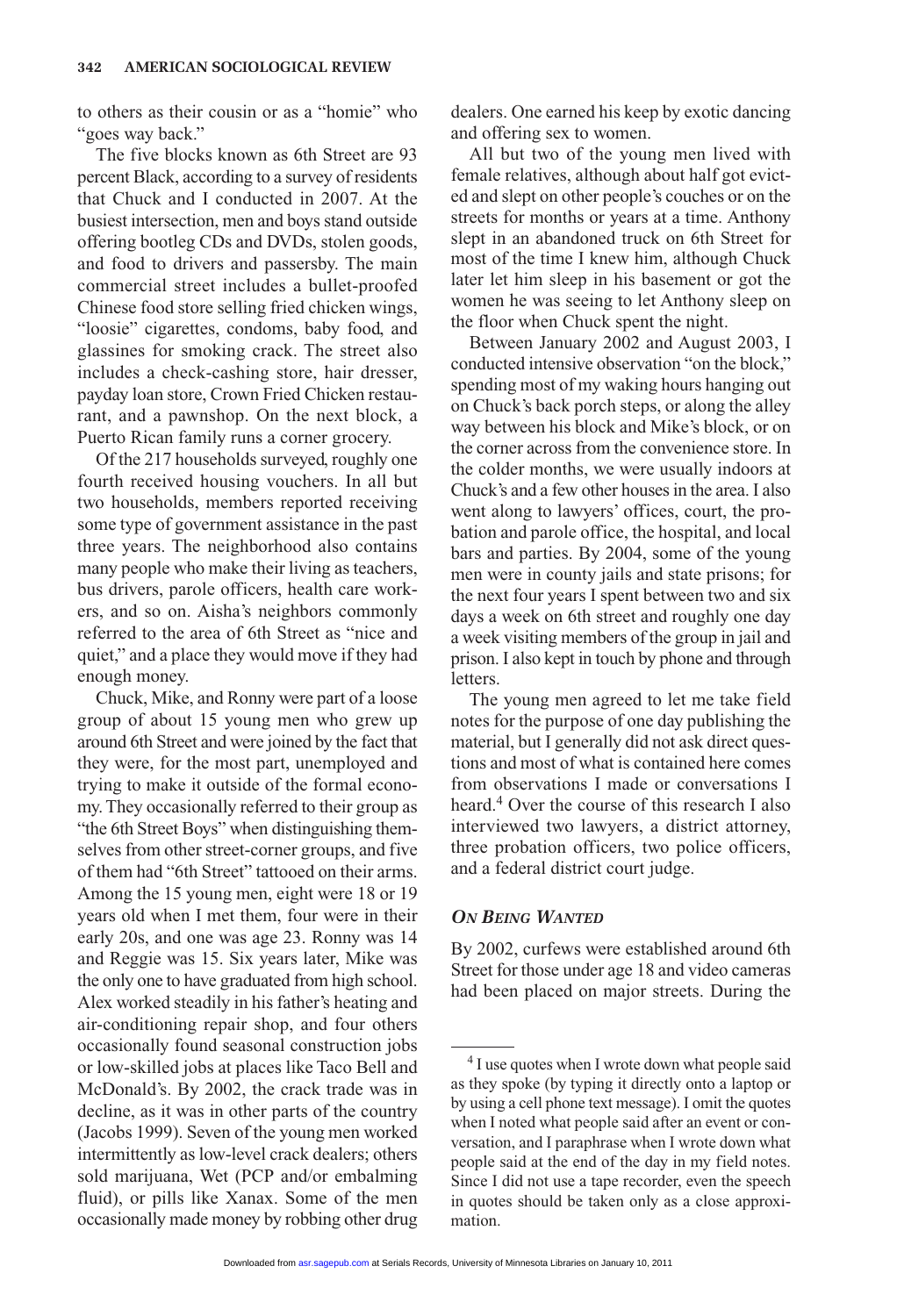first year and a half of fieldwork, I watched the police stop pedestrians or people in cars, search them, run their names to see if any warrants came up, ask them to come in for questioning, or make an arrest at least once a day, with five exceptions. I watched the police break down doors, search houses, and question, arrest, or chase suspects through houses 52 times. Police helicopters circled overhead and beamed search lights onto local streets nine times. I noted blocks taped off and traffic redirected as police searched for evidence or "secured a crime scene" 17 times. I watched the police punch, choke, kick, stomp on, or beat young men with night sticks 14 times during this first year and a half.

Children learn at an early age to watch out for the police and to prepare to run. The first week I spent on 6th Street, I saw two boys, 5 and 7 years old, play a game of chase in which one assumed the role of the cop who must run after the other. When the "cop" caught up to the other child, he pushed him down and cuffed him with imaginary handcuffs. He patted the other child down and felt in his pockets, asking if he had warrants or was carrying a gun or any drugs. The child then took a quarter out of the other child's pocket, laughing and yelling, "I'm seizing that!" In the following months, I saw children give up running and simply stick their hands behind their backs, as if in handcuffs, or push their bodies up against a car, or lie flat on the ground and put their hands over their head. The children yelled, "I'm going to lock you up! I'm going to lock you up, and you ain't never coming home." I once saw a 6-year-old child pull another child's pants down and try to do a "cavity search."

When Chuck, Mike, and Steve assembled outside, the first topic of the day was frequently who had been taken into custody the night before and who had outrun the cops and gotten away. They discussed how the police identified and located the person, what the charges were likely to be, what physical harm had been done to the man as he was caught and arrested, and what property the police had taken and what had been wrecked or lost during the chase.

People with warrants out for their arrest for failure to turn themselves in when accused of a crime understand that the police may employ a number of strategies in attempting to locate them. In an interview, two police officers explained that when they are looking for a suspect, they access Social Security records, court records, hospital admission records, electric and gas bills, and employment records. They visit a suspect's "usual haunts" (e.g., his home, his workplace, and his street corner) at the times he is likely to be there, threatening his family or friends with arrest, particularly when they have their own lower-level warrants or are on probation or have a pending court case. The police also use a sophisticated computer mapping program that tracks people who have warrants or are on probation, parole, or released on bail. The police round up these potential informants and threaten them with jail time if they do not provide information about the suspect they are looking for.

In the 6th Street neighborhood, a person was occasionally "on the run" because he was a suspect in a shooting or robbery, but most people around 6th Street had warrants out for far more minor infractions. In the survey that Chuck and I conducted in 2007, of the 217 households that make up the 6th Street neighborhood, we found 308 men between the ages of 18 and 30 in residence.<sup>5</sup> Of these men, 144 reported that they had a warrant issued for their arrest because of either delinquencies with court fines and fees or for failure to appear for a court date within the past three years. Also within the past three years, warrants had been issued to 119 men for technical violations of their probation or parole (e.g., drinking or breaking curfew).<sup>6</sup>

<sup>5</sup> I counted men who lived in a house for three days a week or more (by their own estimates and in some cases, my knowledge) as members of the household. I included men who were absent because they were in the military, at job training programs (like JobCorp), or away in jail, prison, drug rehab centers, or halfway houses, if they expected to return to the house and had been living in the house before they went away.

<sup>6</sup> These violations are not the same as the "disorderly conduct" that became the focus of "quality of life" policing in places like New York during the 1990s. "Quality of life" policing arrests people for minor offenses like urinating in public, jumping turnstyles, or public drinking (Duneier 1999). The young men in this study were initially arrested for more serious offenses such as drug offenses, and then were served warrants when they failed to show up for court dates during the pretrial and trial, to pay court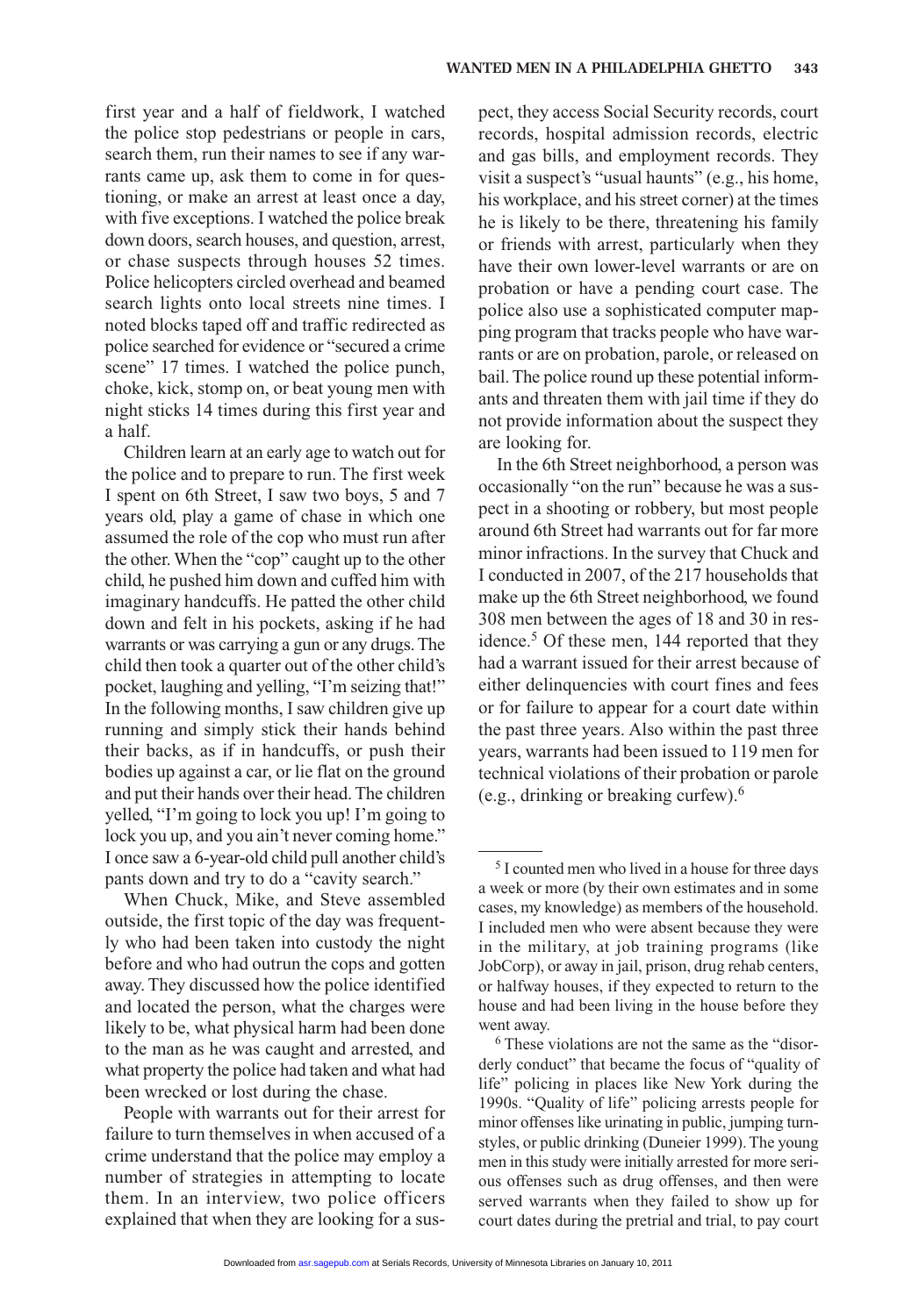Young men worried that they would be picked up by the police and taken into custody even when they did not have a warrant out for their arrest. Those on probation or parole, on house arrest, and who were going through a trial expressed concern that they would soon be picked up and taken into custody for some violation that would "come up in the system." Even those with no pending legal action expressed concern that the police might "find some reason to hold them" because of what they had done, who or what they knew, or what they carried on their person. In this sense, being "on the run" covers a range of circumstances. I use the term to mean anyone whose claim to a life outside of confinement is not secure or legitimate and who may be taken into custody if they encounter the authorities. People "on the run" make a concerted effort to thwart their discovery and apprehension, as Chuck, age 19, concisely put it in speaking to his 12-year-old brother:

You hear the law coming, you merk on [run away from] them niggas. You don't be having time to think okay, what do I got on me, what they going to want from me. No, you hear them coming, that's it, you gone, period. Because whoever they looking for, even if it's not you, nine times out of ten they'll probably book you.

Police, jail, and court language permeates general conversation. Young men refer to their girlfriends as "Co-Ds" (codefendants) and speak of "catching a case" (to be arrested and charged with a crime) when accused of some wrong by their friends and family. "Call List," the term for the phone numbers of family and friends one is allowed to call from prison or jail, becomes the term for one's close friends.

One way to understand the quantity and quality of young men's legal entanglements is to look at nine members of the group during one month. In December 2003, Anthony, who was 22 years old and homeless, had a bench warrant out for his arrest because he had not paid \$173 in court fees for a case that had ended the year before. He had spent nine of the previous 12 months in jail awaiting the decision. Later in the month, two neighbors who knew that Anthony

had this bench warrant called the police and got him arrested because they said he had stolen three pairs of shoes from them. Shawn, a 21 year-old exotic dancer, was in county jail awaiting trial for selling crack, a charge that would ultimately be dismissed. Chuck, age 18, had a warrant because he had not paid \$225 in court fees that were due a few weeks after his case for assault was dismissed. He spent almost his entire senior year of high school in county jail awaiting trial on this case.

Reggie, then age 16, and his neighbor Randy, age 19, had detainers out for violating the terms of their probation, Randy for drinking and Reggie for testing positive for marijuana (called "hot piss"). Alex, age 22, was serving a probation sentence, and Steve, age 19, was under house arrest awaiting the completion of a trial for possession of drugs. Ronny, age 16, was in a juvenile detention facility, and Mike, age 21, was in county jail awaiting trial.

Between 2002 and 2007, Mike spent about three and a half years in jail or prison. Out of the 139 weeks that he was not incarcerated, he spent 87 weeks on probation or parole for five overlapping sentences. He spent 35 weeks with a warrant out for his arrest, and in total had 10 warrants issued on him. Mike had at least 51 court appearances over this five-year period, 47 of which I attended.

The fact that some young men may be taken into custody if they encounter the authorities is a background expectation of everyday interaction in this community. It is a starting principle, central to understanding young men's relations to family and friends, as well as the reciprocal lines of action between them.

## **PATHS TO PRISON AND STRATEGIES OF EVASION**

Once a man finds that he may be stopped by the police and taken into custody, he discovers that people, places, and relations he formerly relied on, and that are integral to maintaining a respectable identity, get redefined as paths to confinement. I am concerned here with the kinds of relations, localities, and activities that threaten a wanted man's freedom, with the techniques he commonly employs to reduce these risks, and with some of the contingencies associated with these techniques.

fees at the end of the cases, or to follow the dictates of probation and parole sentences they were issued after or instead of completing time in jail or prison.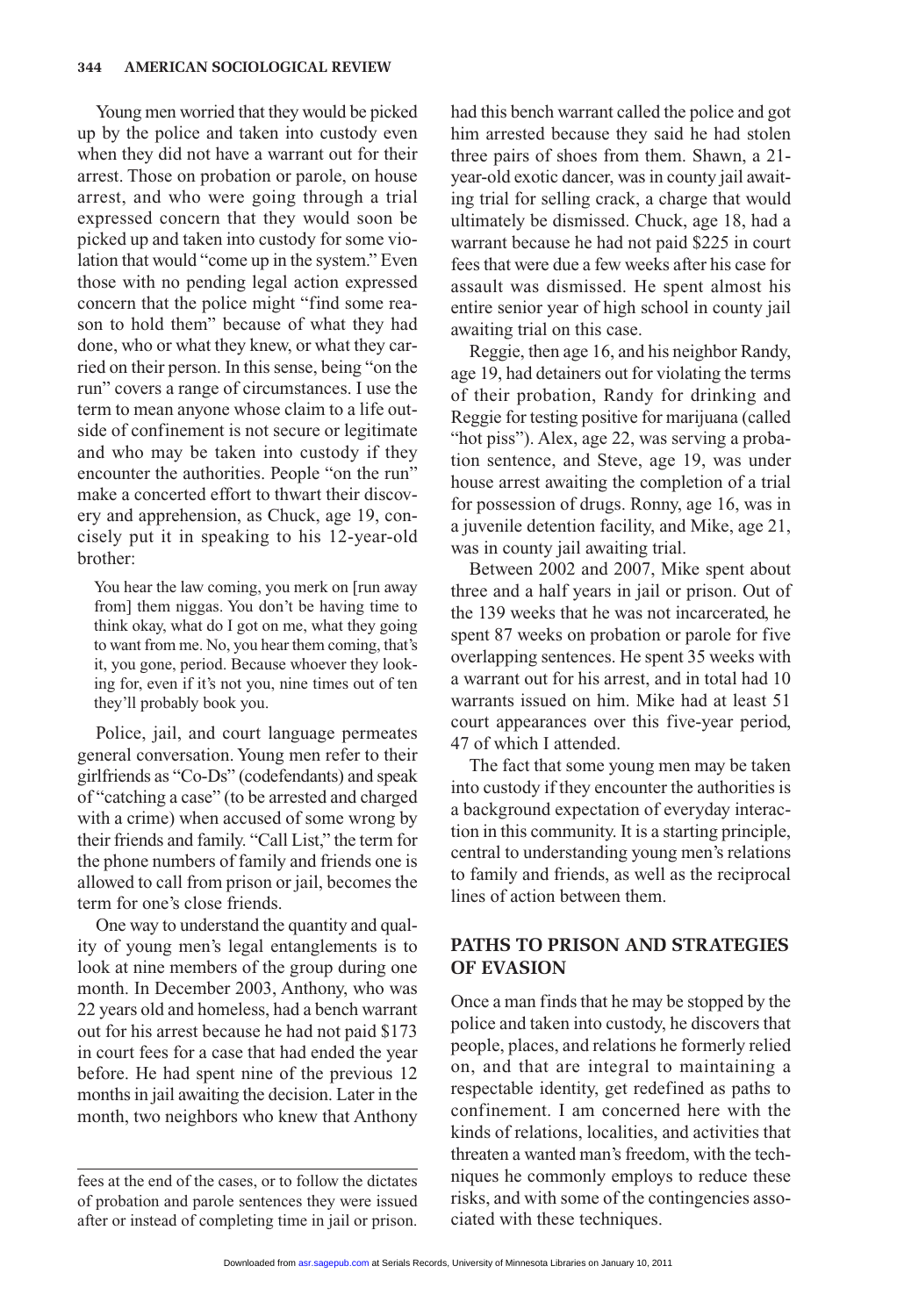#### *HOSPITALS AND JOBS*

Alex and his girlfriend, Donna, both age 22, drove to the hospital for the birth of their son. I got there a few hours after the baby was born, in time to see two police officers come into the room and arrest Alex. He had violated his parole a few months before by drinking alcohol and had a warrant out for his arrest. As an officer handcuffed him, Donna screamed and cried, and as they walked Alex away she got out of the bed and grabbed hold of him, moaning, "Please don't take him away. Please I'll take him down there myself tomorrow I swear, just let him stay with me tonight." The officers told me they had come to the hospital with a shooting victim who was in custody and, as was their custom, ran the names of the men on the visitors list. Alex came up as having a warrant out for a parole violation, so they arrested him along with two other men on the delivery room floor.

After Alex was arrested, other young men expressed hesitation to go to the hospital when their babies were born. Soon after Chuck turned 21, his girlfriend, age 22, was due with their second child. Chuck told her that he would go to the hospital, even though he had a detainer out for a probation violation for breaking curfew. Chuck stayed with her until she was driven to the hospital, but at the final moment he said she should go ahead without him and that he would come soon. He sat with me later and discussed the situation. As we spoke, his girlfriend called his cell phone repeatedly, and he would mute the sound after a ring and stare at her picture as it came up on the screen each time. He said:

I told her I was on my way. She mad as shit I ain't there. I can hear her right now. She going to be like, "You broke your promise." I'm not trying to go out like Alex [get arrested], though. You feel me?

Alex spent a year back upstate on the parole violation. Just after his son's first birthday he was re-released on parole, with another year left to complete it. He resumed work at his father's heating and air-conditioning repair shop, stopped smoking marijuana, and typically came home before his curfew. Three weeks before Alex was due to complete his parole sentence, he was on his way home from 6th Street when a man with a hooded sweatshirt covering his face stepped quickly out from behind the side of a store and walked Alex, with a gun in his back, into the alley. Alex said the man took his money

and pistol-whipped him three times, then grabbed the back of his head and smashed his face into a concrete wall.

Alex called Mike and me to come pick him up. When we arrived, Alex was searching on the ground for the three teeth that had fallen out, and the blood from his face and mouth was streaming down his white T-shirt and onto his pants and boots. His jaw and nose were swollen and looked as if they might be broken. I pleaded with him to go to the hospital. He refused, saying that his parole officer might hear of it and serve him a violation for being out past curfew, for fighting, for drinking, or any other number of infractions.

That night, Alex called his cousin who was studying to be a nurse's assistant to come stitch up his face. In the morning, he repeated his refusal to avail himself of medical care:

All the bullshit I done been through [to finish his parole sentence], it's like, I'm not just going to check into emergency and there come the cops asking me all types of questions and writing my information down and before you know it I'm back in there [in prison]. Even if they not there for me some of them probably going to recognize me then they going to come over, run my shit [run a check on his name].... I ain't supposed to be up there [his parole terms forbade him to be near 6th Street, where he was injured]; I can't be out at no two o'clock [his curfew was ten]. Plus they might still got that little jawn [warrant] on me in Bucks County [for court fees he did not pay at the end of a trial two years earlier]. I don't want them running my name, and then I got to go to court or I get locked back up.

Alex later found out that the man who beat him had mistaken him for his brother, who had apparently robbed him the week before. Alex's jaw still bothers him and he now speaks with a kind of muffled lisp, but he did not go back to prison. Alex was the only member of the group to successfully complete a probation or parole sentence during the six years I spent there.

Like hospitals, places of employment become dangerous for people with a warrant. Soon after Mike, age 24, was released on parole to a halfway house, he got a job through an old friend who managed a Taco Bell. Mike refused to return to the halfway house in time for curfew one night, saying he could not spend another night cooped up with a bunch of men like he was still in jail. He slept at his girlfriend's house, and in the morning found that he had been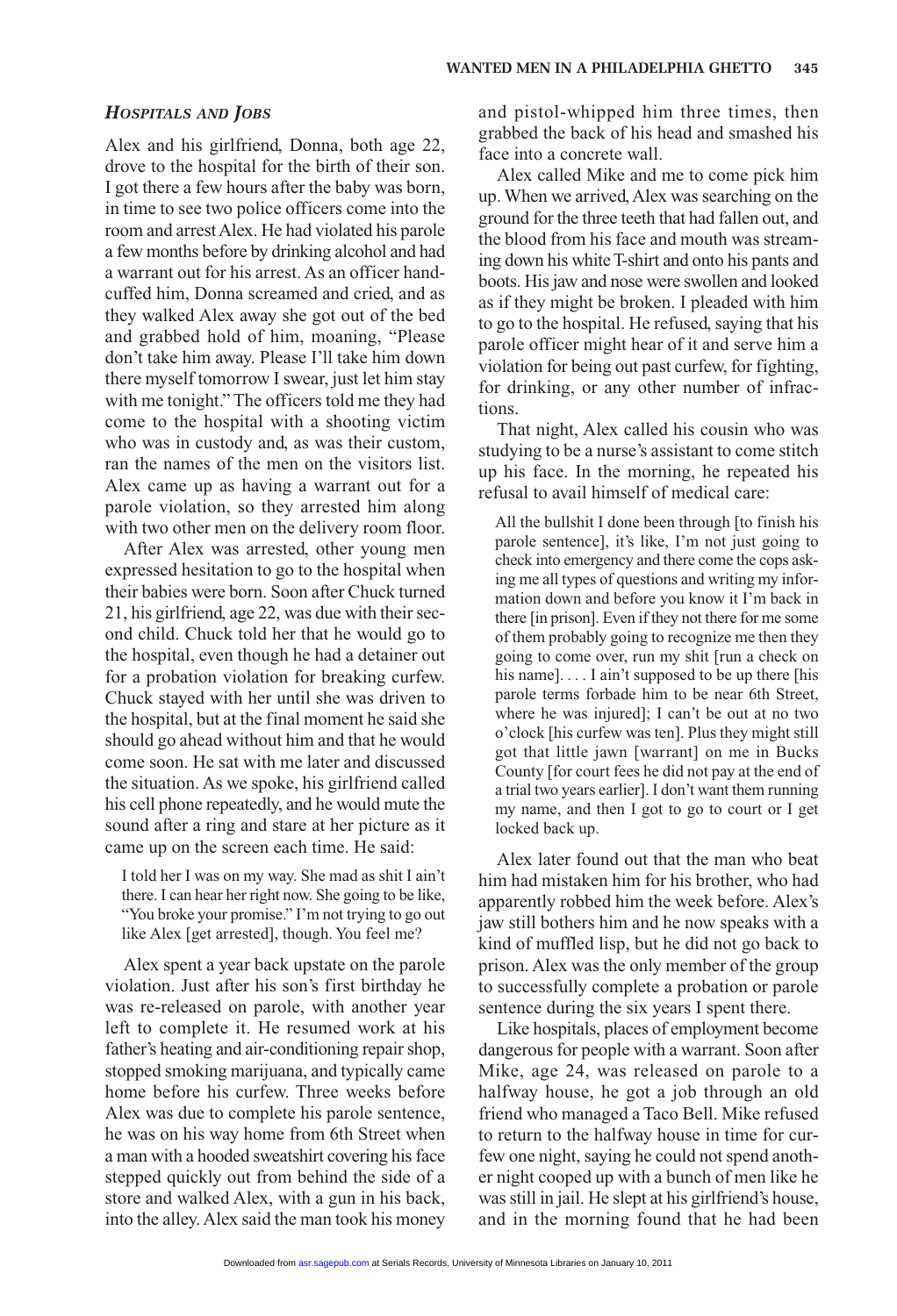issued a violation and would likely be sent back to prison, pending the judge's decision. Mike said he wasn't coming back and they were going to have to catch him. Two parole officers arrested him the next day as he was leaving the Taco Bell. He spent a year back upstate for this violation.

A man with a warrant can get arrested on the job even if the police are not specifically searching for him. Chuck, who started working at the local McDonald's when he was 19, was issued a probation violation for driving a car (his driving privileges had been revoked as part of his probation sentence). Although he had a warrant, Chuck kept working, saying that if the police came he would simply run out the back door.

A couple of weeks later, an old employee got into a fight with three other employees, and the police shut down the McDonald's while they questioned witnesses and looked for the women who had been fighting. When the fight began, Chuck was in the storeroom talking on the phone with his girlfriend. He came out, he said, and saw six police officers staring at him. At this point he called and asked me to come and pick up his house keys, fairly certain he would be taken into custody. When I got there he was driving away in the back of the police car.

#### *THE POLICE AND THE COURTS*

Like going to work or to hospitals, using the police and the courts was risky. After Mike completed a year in prison he was released on parole to a halfway house. When his mother went on vacation, he invited a man he met in prison to her house to play video games. The next day Mike, Chuck, and I went back and found his mother's stereo, DVD player, and two televisions were gone. A neighbor told us he had seen the man taking these things out of the house in the early morning.

Mike called the police and gave them a description of the man. When we returned to the block, Reggie and Steve admonished Mike about the risks he had taken:

*Reggie:*And you on parole! You done got home like a day ago! Why the fuck you calling the law for? You lucky they ain't just grab [arrest] both of you. *Steve:* Put it this way: They ain't come grab you like you ain't violate shit, they ain't find no other jawns [warrants] in the computer. Dude ain't pop no fly shit [accused Mike of some crime in an attempt to reduce his own charges], but simple

fact is you filed a statement, you know what I'm saying, gave them niggas your government [real name]. Now they got your mom's address in the file as your last known [address], so the next time they come looking for you they not just going to your uncle's, they definitely going to be through there [his mother's house].

Mike returned to the halfway house a few days later and discovered that the guards were conducting alcohol tests. He left before they could test him, assuming he would test positive and spend another year upstate for the violation. Three days later the police found him at his mother's house and took him into custody. He mentioned that he thought their knowledge of his new address must have come from the time he reported the robbery.

Using the courts was no less dangerous. Chuck, age 22, was working in construction. He had been arguing with his children's mother for some months, and she stopped allowing him to see their two daughters, ages one-and-a-half and six months. Chuck decided to take her to court to file for partial custody. At the time, Chuck was also sending \$35 a month to the city toward payment on tickets he had received for driving without a license or registration; he hoped to get into good standing and become qualified to apply for a driver's license. The judge said that if he did not meet his payments on time every month, he would issue a bench warrant for his arrest, $^7$  and Chuck could work off the traffic tickets he owed in county jail (fines and fees can be deducted for every day spent in custody).

Five months into his case for partial custody in family court, Chuck lost his job working construction and stopped making the \$35 payments to the city for the traffic tickets. He was unable to discover whether he had been issued a warrant. Chuck went to court for the child custody case anyway the next month, and when the children's mother said he was a drug dealer and not fit to get partial custody of their children, the judge ran his name in the database to see if

<sup>7</sup> In Philadelphia, the courts can issue an arrest warrant if a person fails to pay fines for traffic violations or misses a court date in regard to these violations. A person can also be imprisoned for failing to pay moving violation fines (Philadelphia County, 33 Pa.B. Doc. No. 2745 and Pa.B. Doc. No. 03-1110).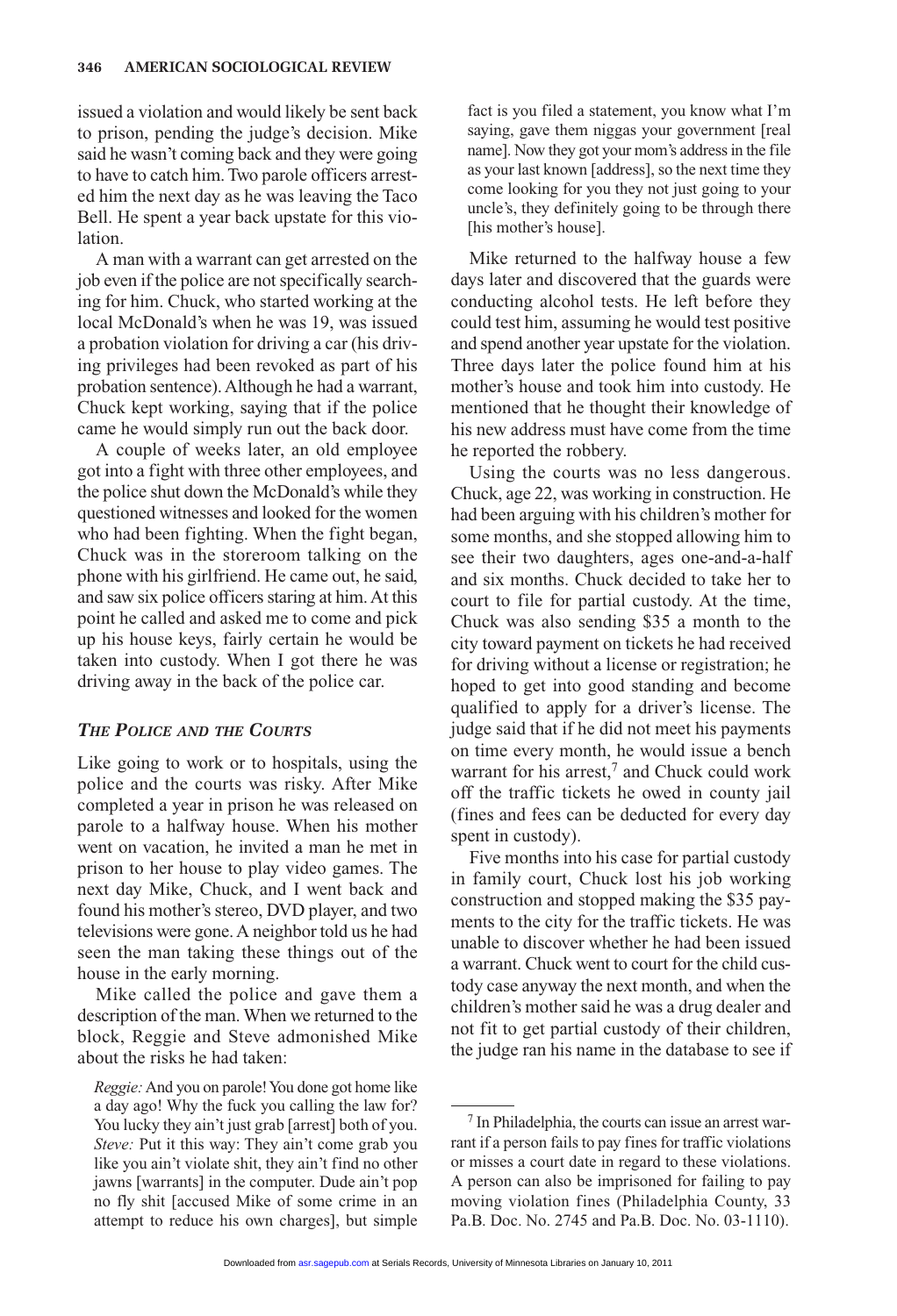any warrants came up. They did not. Walking out of the courthouse, Chuck said to me and his mother:

I wanted to run, but it was no way I was getting out of there—it was too many cops and guards. But my shit came back clean, so I guess if they is going to give me a warrant for the tickets they ain't get around to it yet.

The judge ruled in Chuck's favor, and he was granted visitation on Sundays at a court-supervised daycare site. These visits, Chuck said, made him anxious: "Every time I walk in the door I wonder, like, is it today? Are they going to come grab me, like, right out of the daycare? I can just see [my daughter's] face, like, 'Daddy, where you going?'" After a month, Chuck was allowed to go to the mother's house on the weekends and pick up his daughters. Chuck appeared thrilled with these visits because he could see his children without having to interact with the courts and risk being taken into custody for any warrant that might come up.

While people on probation or parole may make tentative use of the police and the courts, men with warrants typically stay away. During the first year and a half I spent on 6th Street, I noted 24 instances in which members of the group contacted the police when they were injured, robbed, or threatened. These men were either in good standing with the courts or had no pending legal constraints. I did not observe any person with a warrant call the police or voluntarily make use of the courts during the six years I spent there. Indeed, young men with warrants seemed to see the authorities only as a threat to their safety. This has two important implications.

First, steering clear of the police means that wanted men tend not to use the ordinary resources of the law to protect themselves from crimes perpetrated against them. This can lead a person to become the target of those who are looking for someone to rob.

Ned, age 43, and his long-time girlfriend Jean, age 46, lived on Mike's block. Jean was a heavy crack user, although Chuck noted, "she can handle her drugs," meaning she was able to maintain both a household and her addiction. Ned was unemployed and occasionally hosted "dollar parties" (house parties with a dollar entrance fee and with drinks, food, and games that all cost a dollar) for extra money and engaged in petty fraud, such as stealing checks

out of the mail and stealing credit cards. Their primary income came from taking in foster children.

Jason lived on Chuck's block and sold marijuana with his younger brother. In January of 2003, the police stopped Jason on a dirt bike and arrested him for receiving stolen property (they said the bike came up stolen in California four years earlier). Jason did not appear for court and was issued a bench warrant.

Around this time, Ned and Jean discovered they might be kicked out of their house because they owed property taxes to the city. Jean called Jason, telling him to come to the house because she had some gossip concerning his longtime love interest. According to Jason, when he arrived on the porch steps, Jean's nephew robbed him at gunpoint. That night, Jean acknowledged to me that she would take this money and pay some of their bills owed to the city. Reggie later remarked that Jason should have known not to go to Ned and Jean's house: as the only man on the block with a warrant out for his arrest at the time, he was vulnerable to violence or robbery because he could not call the police.

Second, wanted people's inability to turn to the police when harmed can lead young men to use violence to protect themselves or to get back at others. Black (1983) argues that some crimes can be understood as people taking matters into their own hands, that is, punishing people whom they consider to have committed a crime. This kind of self-help crime is typically carried out when the police and the courts are unavailable (in this case, because people have warrants out for their arrest and may be held in custody if they contact the authorities).

One winter morning, Chuck, Mike, and I were at a diner having breakfast to celebrate the fact that Mike had not been taken into custody after his court appearance earlier that morning. Chuck's mother called to tell him that his car had been firebombed outside her house and that fire trucks were putting it out. According to Chuck, the man who set fire to his car was someone who had given him drugs to sell on credit, under the arrangement that Chuck would pay him once he had sold the drugs. Chuck had not been able to pay because the police had taken the money out of his pockets when they searched him earlier that week. This was the first car that Chuck had ever purchased legally, a '94 Bonneville he had bought the week before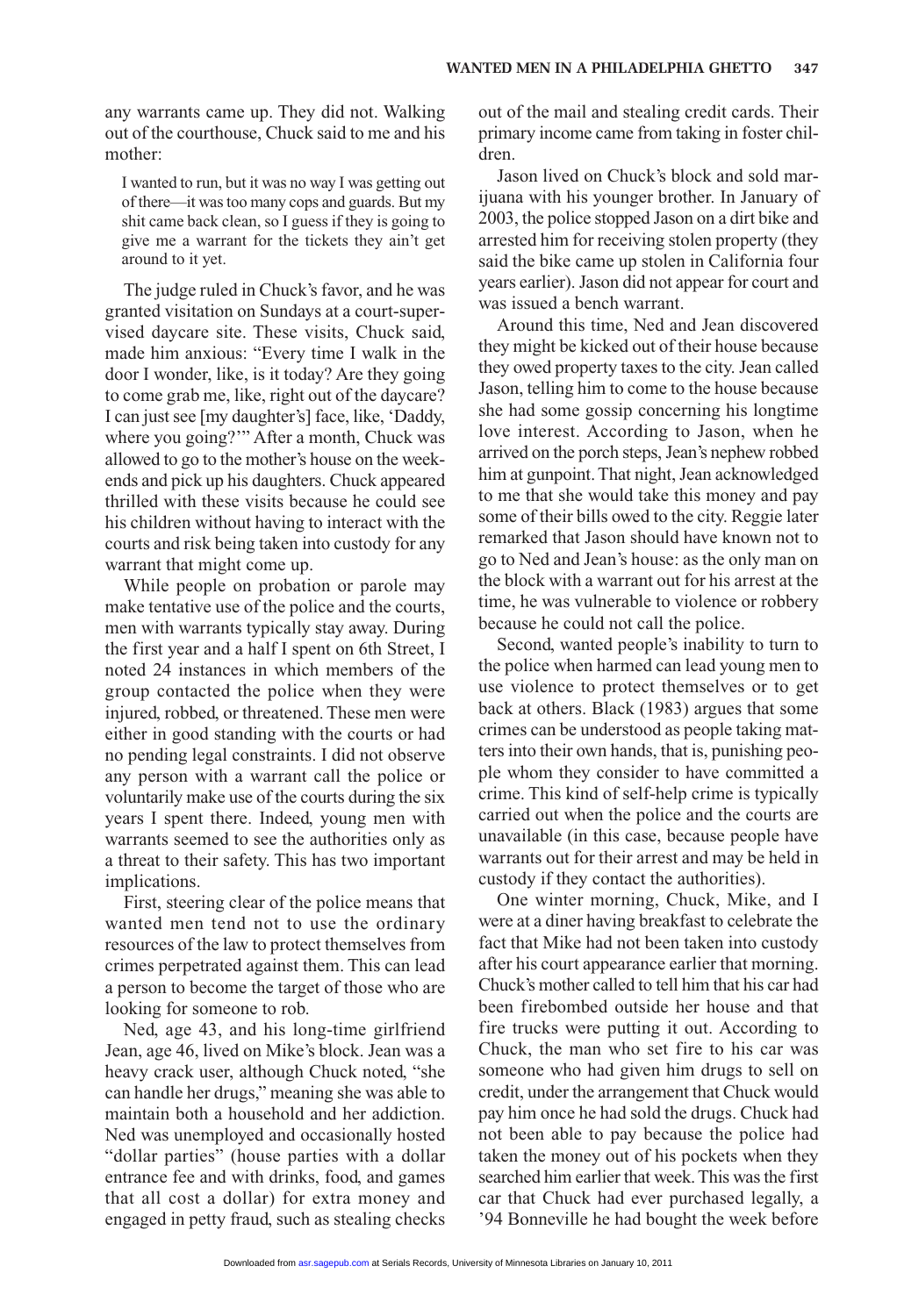for \$400 from a used-car lot in northeast Philadelphia. Chuck was silent for the rest of the meal, and as we walked to Mike's car, he said:

This shit is nutty, man. What the fuck I'm supposed to do, go to the cops? "Um, excuse me officer, I think boy done blown up my whip [car]." He going to run my name and shit, now he see I got a warrant on me; next thing you know my Black ass locked the fuck up, you feel me? *I'm* locked up because a nigga firebombed my whip. What the fuck, I'm supposed to let niggas take advantage?

Chuck and Mike discussed whether it was better for Chuck to take matters into his own hands or to do nothing (referred to as "letting it ride" or "taking an L" [loss]). Doing nothing had the benefit of not placing him in more legal trouble, but, as they both noted, "letting it ride" set them up to be taken advantage of by people who understood them to be "sweet."

A few days later, Chuck drove over to 8th Street with Mike and Steve and shot at the young man whom he believed was responsible for blowing up his car. Although no one was injured, a neighbor reported the incident and the police put out a body warrant for Chuck's arrest for attempted murder.

Labeling theory suggests that those accorded a deviant status come to engage in deviance because of being labeled as such (Becker 1963; Lemert 1951). This phenomenon is known as "secondary deviance" (Lemert 1951:75). Declining to engage authorities when there may be concrete reasons for doing so should be considered in this context. Young men's hesitation to go to the police or to make use of the courts when they are wronged, because of concern they will be arrested, means they became the targets of theft and violence because it is assumed they will not press charges. With the police out of reach, men then resort to more violence as a strategy to settle disputes.

#### *FAMILY AND FRIENDS*

Like going to the hospital or using the police and the courts, even more intimate relations friends, family, and romantic partners—may pose a threat and thus have to be avoided or at least carefully navigated. My observations of Alex made this all too clear. When I met Alex, age 21, he was on parole and living with his girlfriend Donna. Alex had recently gotten a job at his father's heating and air-conditioning repair

shop. After work, he usually went to see his friends from 6th street, and occasionally he would stay on the block drinking and talking until late at night.

Donna and Alex frequently argued over what time he came home and his drunken condition. In these fights, I observed that Donna would threaten to call his parole officer and say that Alex was in violation if Alex did not return home at a reasonable hour. Donna also threatened to call the parole officer and tell him that Alex was out past curfew or associating with known criminals if he cheated on her, or if he did not contribute enough of his money to the household. Because Alex was paroled to Donna's apartment, she could also threaten to call the parole office and say that she no longer wanted Alex to live with her. If this were to happen, she explained to me, Alex would be placed in a halfway house.

In the early morning after a party, Mike and I drove Alex back to Donna's apartment. She was waiting on the step for him:

*Donna:* Where the fuck you been at? *Alex:* Don't worry about it. *Donna:*You must don't want to live here no more. *Alex:* Come on, Don. Stop playing. *Donna:* Matter of fact I'll give you the choice [between prison or a halfway house]. *Alex:* Come on, Don. *Donna:* Uhn-uhn, you not staying here no more. I'm about to call your P.O. now, so you better make up your mind where you going to go. *Alex:* I'm tired, man, come on, open the door. *Donna:* Nigga, the next time I'm laying in the bed by myself that's a wrap [that's the end].

Later that day, Donna called me and listed a number of reasons why she needed to threaten Alex:

I can't let that nigga get locked up for some dumb shit like he gets caught for a DUI or he gets stopped in a Johnny [a stolen car] or some shit. What the fuck I'm supposed to do? Let that nigga roam free? And then next thing you know he locked up and I'm stuck here by myself with Omar talking about "Where Daddy at?"

Donna stopped short of calling the police on Alex and seemed to see her threats as necessary efforts at social control. This use of the criminal justice system as threat can be seen as parallel to the way in which single mothers threaten to turn fathers over to child-support authorities if they do not contribute money informally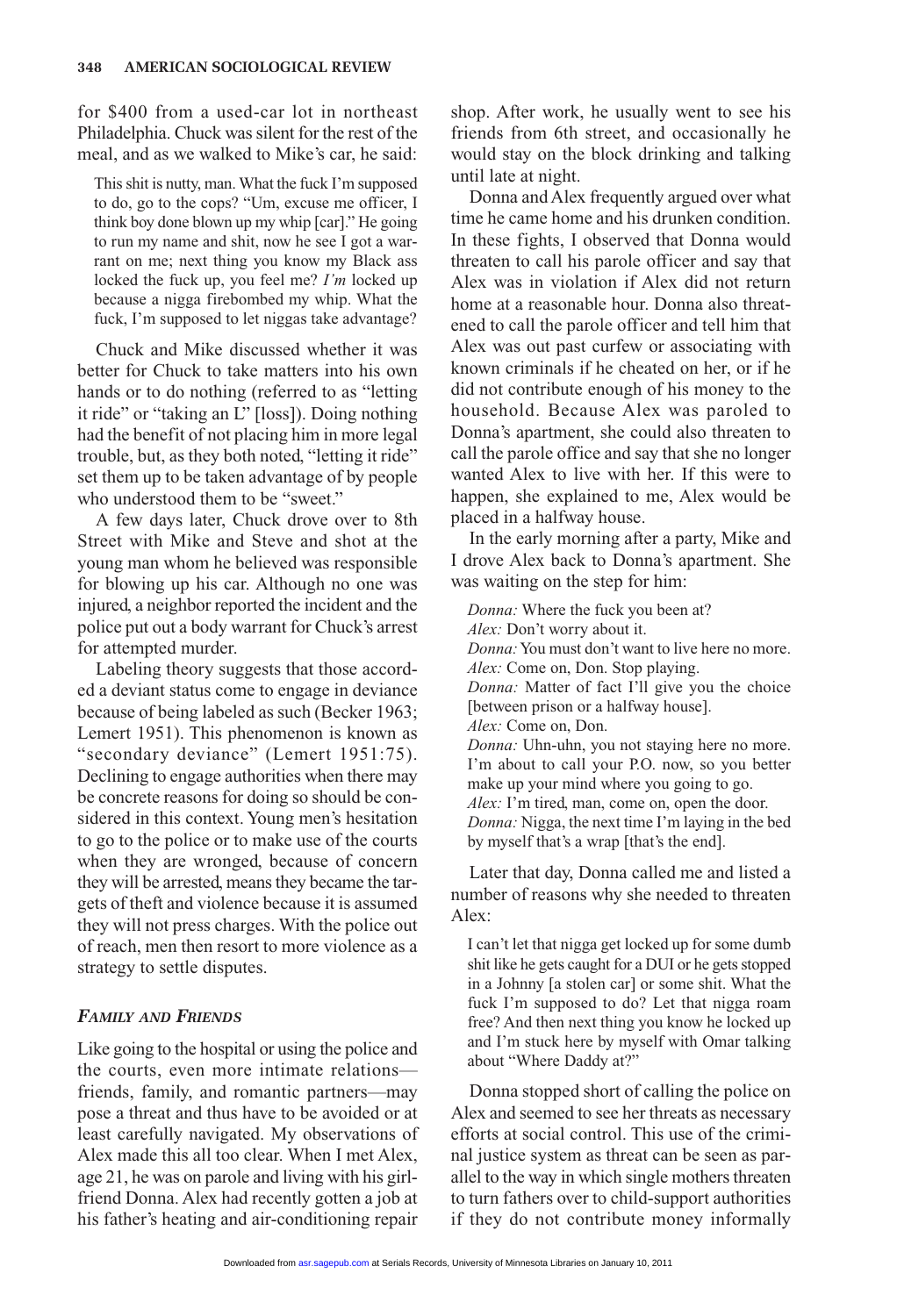(Edin and Lein 1997). I also witnessed women go a step further and call the police on their boyfriends or kin to punish them or get back at them.

Mike and Marie's relationship witnessed just such a tension. They had a son when they were seniors in high school and a daughter two years later. When Mike and Marie were 22, and their children were 1 and 3 years old, Mike began openly seeing another woman, Tara. Mike claimed that he and Marie had broken up and he could do as he wished, but Marie did not agree to this split and maintained they were still together and that he was in fact cheating. ("He don't be telling me we not together when he laying in the bed with me!") Mike provoked expressions of jealousy (called "stunting") as he began riding past Marie's block with Tara on the back of his ATV motorbike. Marie seemed infuriated at the insult of her children's father riding through her block with another woman for all of her family and neighbors to see, and she told him that he could no longer visit their two children. Mike and Marie spent many hours on the phone arguing over this. Mike would plead with her to let him see the children and she would explain that he would have to end things with Tara first.

Tara said she wanted to fight Marie and almost did so one afternoon. Marie stood outside her house, with six relatives in back of her, waving a baseball bat and shouting, "Get your kids, bitch. I got mine!" (Meaning that she had more claim to Mike than Tara did because they shared two children.) One of Tara's girlfriends and I held her back while she took off her earrings and screamed, "I got your bitch, bitch!" and "I'm going to beat the shit out this fat bitch."

One afternoon when Mike was sitting on a neighbor's steps, a squad car pulled up and two police officers arrested him. He had a bench warrant out for missing a court date. He said later that he never even thought to run, assuming the police were there to pick up the men standing next to him who had recently robbed a convenience store. As Mike sat in the police car, Marie talked at him through the window in a loud voice:

You not just going to dog [publicly cheat on or humiliate] me! Who the fuck he think he dealing with? Let that nigga sit for a minute [stay in jail for a while]. Don't let me catch that bitch up there either [coming to visit him in jail].

Although Marie did call the cops and get Mike taken into custody that day, she was the first person to visit him in county jail after he got out of quarantine and she continued to visit him (sometimes wearing a "Free Mike" T-shirt) throughout his year-long trial. On the day of his sentencing, she appeared in the courtroom in a low-cut top with a large new tattoo of his name on her chest.

I also observed women use the police and the courts as a form of direct retaliation. Michelle, age 16, lived with her aunt on 6th Street. When Michelle started showing, she claimed that Reggie (who was 17 at the time) was the father. Reggie denied he had gotten her pregnant, and when Michelle said she wanted an abortion, he refused to help pay for it. Michelle's aunt declared that she and her niece were cutting off their relationship with Reggie and that he was no longer welcome in their house. Michelle threatened to have Reggie beaten up by various young men she was involved with. Reggie typically stood on the corner only two houses away from where they lived, and this became a frequent verbal conflict.

Around the same time, a newcomer to the block and to the group shot and killed a man from 4th Street during a dice game. The slain man's associates ("his boys") began driving up and down 6th Street and shooting at Reggie, Chuck, and Steve. On one of these occasions, Reggie fired two shots back as their car sped away; these bullets hit Michelle's house, breaking the glass in the front windows and lodging in the living room walls. Although the bullets did not hit anyone, Michelle was home, and called her aunt, who called the police. She told them that Reggie had shot at her niece, and the police put out a body warrant for his arrest for attempted murder.

After five weeks, the police found Reggie hiding in a shed and took him into custody. Reggie's mother and his brother Chuck tried to talk Michelle and her aunt out of showing up in court so that the charges would be dropped and Reggie could come home.<sup>8</sup> From jail, Reggie called his mother and me repeatedly to discuss

<sup>8</sup> This is a fairly common thing to do. Some people get others arrested simply to extort money from them, which they request in exchange for not showing up as a witness at the ensuing trial.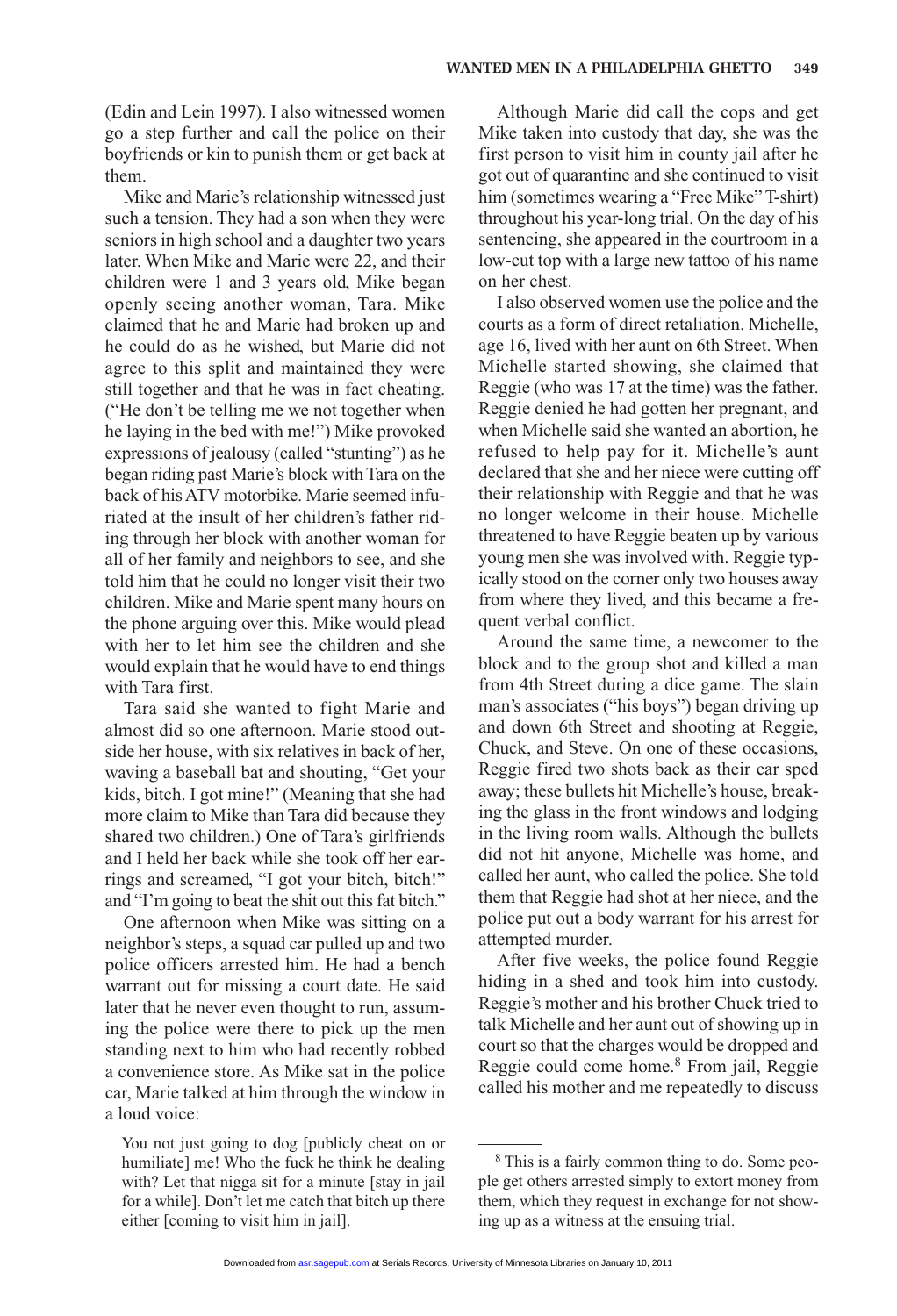the situation. Once when we were both on the line he said:

*Reggie:* The bitch [Michelle's aunt] know I wasn't shooting at them. She know we going through it right now [are in the middle of a series of shootouts with men from another block]. Why I'm going to shoot at two females that live on my block? She know I wasn't shooting at them.

*Mother:* What you need to do is call her up and apologize [for not taking responsibility for her niece's pregnancy].

*Reggie:* True, true.

Reggie did apologize and spread the word that he was responsible for making Michelle pregnant. Michelle and her aunt did not show up at three consecutive court dates, and after six months the case for attempted murder was dropped and Reggie came home. Michelle's aunt seemed pleased with this result:

You not just going to get my niece pregnant, then you talking about it's not yours, you know what I'm saying? Fuck out of here, no.... I mean, I wasn't trying to see that nigga sit for an attempt [get convicted of attempted murder], but he needed to sit for a little while. He got what he needed to get. He had some time to sit and think about his actions, you dig me? He done got what he needed to get.

While family members, partners, or friends of a wanted man occasionally call the police on him to control his behavior or to punish him for a perceived wrong, close kin or girlfriends also link young men to the police because the police compel them to do so. It is common practice for the police to put pressure on friends, girlfriends, and family members to provide information, particularly when these people have their own warrants, are serving probation or parole, or have a pending trial. Family members and friends who are not themselves caught up in the justice system may be threatened with eviction or with having their children taken away if they do not provide information about the young men in their lives.

Reggie, age 17, was stopped by the police for "loitering" on the corner and allowed the police to search him. When the police officer discovered three small bags of crack in the lining of his jeans, Reggie started running. The cops lost him in the chase, and an arrest warrant was issued for possession of drugs with intent to distribute.

Reggie told me that the police raided his house the next night at 3:00 a.m. He left through

the back door and ran through the alley before they could catch him. The officers came back the next night, breaking open the front door (which remains broken and unlocked to this day), and ordered Reggie's younger brother and his grandfather to lie facedown on the floor with their hands on their heads while they searched the house. An officer promised Reggie's mother that if she gave up her son, they would not tell Reggie she had betrayed him. If she did not give Reggie up, he said he would call child protective services and have her younger son taken away because the house was infested with roaches, covered in cat shit, and unfit to live in.

I was present two nights later when the police raided the house for the third time. An officer mentioned they were lucky the family owned the house: if it was a Section 8 building they could be immediately evicted for endangering their neighbors and harboring a fugitive. (Indeed, I had seen this happen recently to two other families.) The police found a gun upstairs that Reggie's mother could not produce a permit for; they cuffed her and took her to the police station. When her youngest son and I picked her up that afternoon, she said they told her she would be charged for the gun unless she told them where to find Reggie.

Reggie's mother begged him to turn himself in, but Reggie refused. His grandfather, who owned the house, told Reggie's mother that he would no longer allow her to live there with her kids if she continued to hide her son from the police:

This ain't no damn carnival. I don't care who he is, I'm not letting nobody run through this house with the cops chasing him, breaking shit, spilling shit, waking me up out of my sleep. I'm not with the late night screaming and running. I open my eyes and I see a nigga hopping over my bed trying to crawl out the window. Hell no! Like I told Reggie, if the law run up in here one more time I be done had a stroke. Reggie is a grown-ass man [he was 17]. He ain't hiding out in my damn house. We going to fuck around and wind up in jail with this shit. They keep coming they going to find some reason to book my Black ass.

Reggie's grandfather began calling the police when he saw Reggie in the house, and Reggie's mother told him that he could no longer stay there. For two months, Reggie lived in an abandoned Buick LeSabre parked in a nearby alleyway. Reggie's mother said she missed her son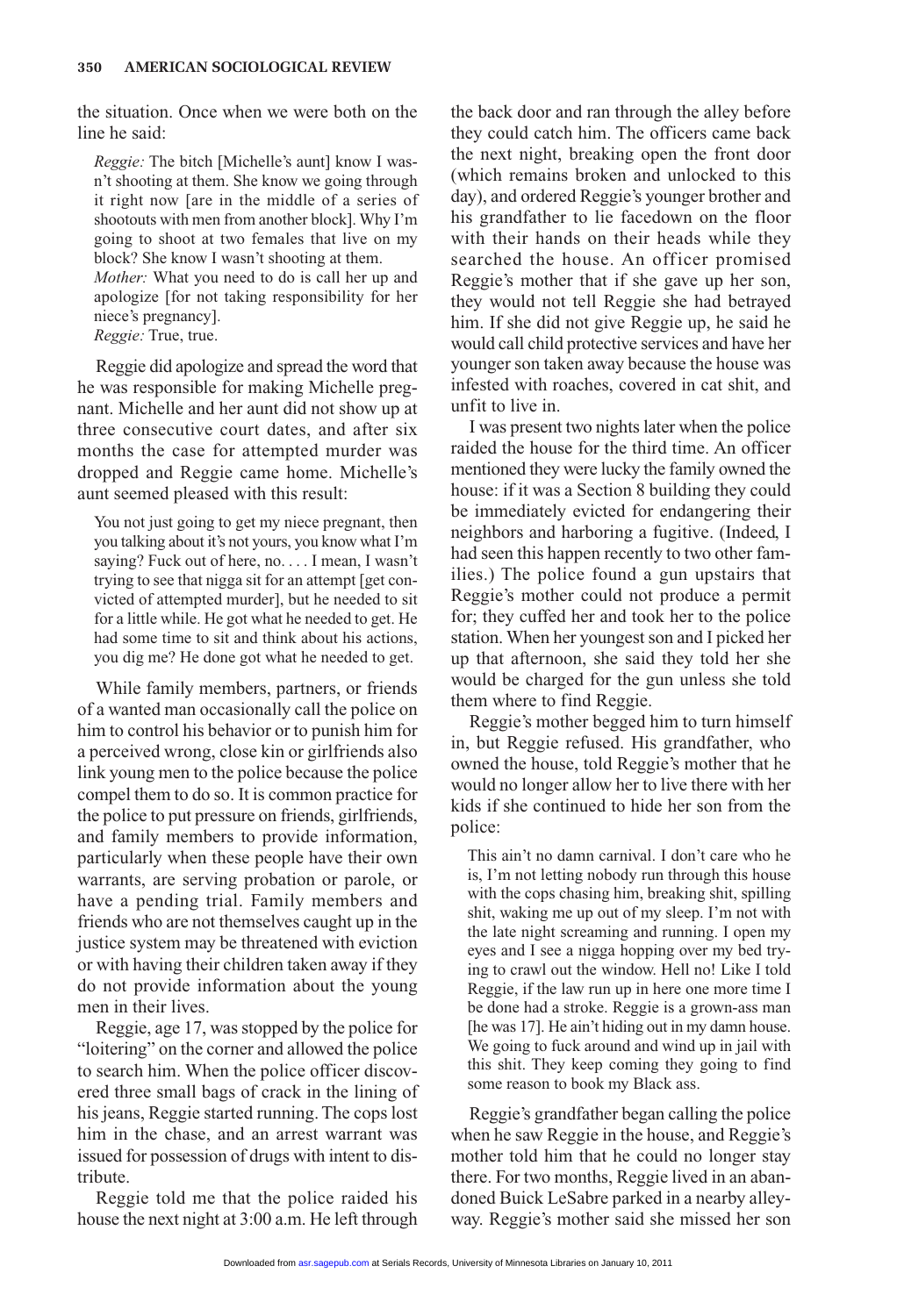and felt she had betrayed him by abandoning him, even though she had not turned him in to the police. When the police finally took Reggie into custody, she expressed relief:

Well, at least he don't have to look over his shoulder anymore, always worried that the law was going to come to the house. He was getting real sick of sleeping in the car. It was getting cold outside, you know, and plus Reggie is a big boy and his neck was all cramped up [from sleeping in the car]... And he used to come to the back like: "Ma, make me a plate," and then he'd come back in 20 minutes and I'd pass him the food from out the window.

Whether a man's friends, relatives, or girlfriend link him to the authorities because the police pressure them to do so or because they leverage his wanted status to get back at him or punish him, he comes to see those closest to him as potential informants. Mike and Chuck once discussed how they stood the highest chance of "getting booked" because of their friends and relatives'attempts to "set them up." Mike noted:

Nine times out of ten, you getting locked up because somebody called the cops, somebody snitching. That's why, like, if you get a call from your girl like, "Yo, where you at, can you come through the block at a certain time," that's a red flag, you feel me? That's when you start to think like, "Okay, what do she got waiting for me?"

I observed wanted men try to reduce the chance of their intimates informing by cultivating secrecy and unpredictability. Chuck and Reggie referred to this strategy as "dipping and dodging" or "ducking in and out." Chuck, age 20, remarked:

The night is really, like, the best time to do whatever you got to do. If I want to go see my mizz [mother], see my girl, come through the block and holla at [say hello to] my boys I can't be out in broad day. I got to move like a shadow, you know, duck in and out, you thought you saw me, then bam, I'm out before you even could see what I was wearing or where I was going.

When Steve, age 19, had a bench warrant out for failure to appear in court, he was determined, he said, never to go back to jail. He slept in a number of houses, not staying more than a few nights in any one place. On the phone, he would lie to his family members, girlfriend, and fellow block members about where he was staying and where he planned to go next. If he got a ride to where he was sleeping, he requested to

be dropped off a few blocks away, and then waited until the car was out of sight before walking inside. For six months, nobody on the block seemed to know where Steve was sleeping.

Cultivating unpredictability helps wanted men reduce the risk of friends and family informing on them. In fact, maintaining a secret and unpredictable routine decreases the chance of arrest by many of the other paths discussed previously. It is easier for the police to find a person through his last known address if he comes home at around the same time to the same house every day. Finding a person at work is easier if he works a regular shift in the same place every day. Cultivating secrecy and unpredictability, then, serve as a general strategy to avoid confinement.

### **BEING WANTED AS A MEANS OF ACCOUNTING**

Once a man is wanted, maintaining a stable routine, being with his partner and family, going to work, and using the police may link him to the authorities and lead to his confinement. Yet when wanted men (or social analysts) imply that being wanted is the root cause of their inability to lead "respectable" lives, they are stretching: long before the rise in imprisonment, urban ethnographers described the distrust that Black people felt toward the police and one another, and the difficulties poor Black men faced in finding work and participating in the lives of their families (Anderson 1999; Cayton and Drake [1945] 1993; DuBois [1899] 1996; Duneier 1999; Edin and Lein 1997; Liebow 1967; Newman 1999; Stack 1974). While legal entanglements may exacerbate these difficulties, being wanted also serves as a way to save face and to explain inadequacies.

Liebow (1967:116) wrote that the unemployed men he spent time with accounted for their failures with "the theory of manly flaws." For example, instead of admitting that their marriages failed because they could not support their spouses, they explained that they were *too manly* to be good husbands—they could not stop cheating, or drinking, or staying out late. For the young men of 6th Street, being "on the run" takes the place of, or at least works in concert with, the "manly flaws" described by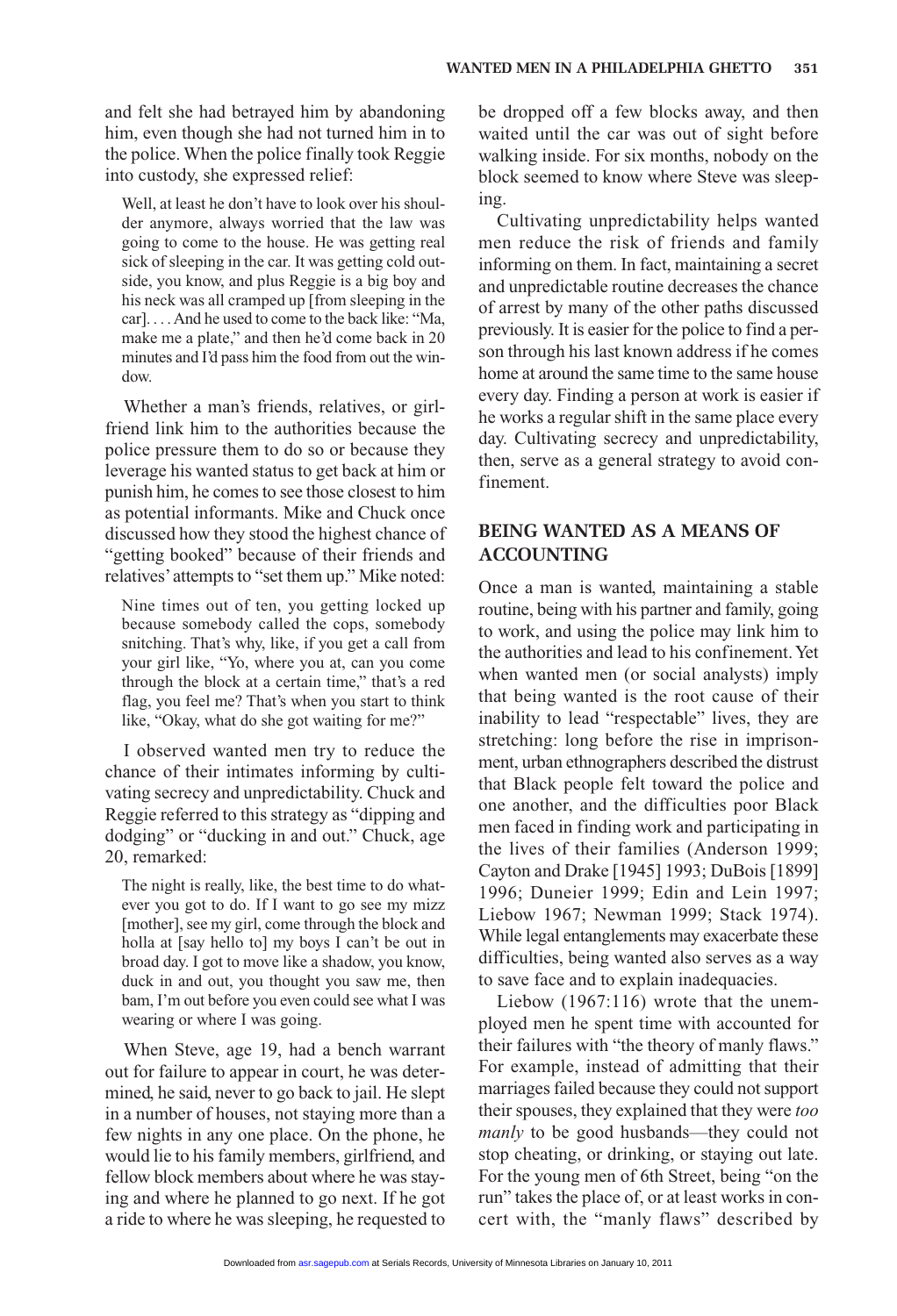Liebow as a means to retain self respect in the face of failure.

Mike, age 21, had a bench warrant out because he did not show up to court for a hearing in a drug possession case. During this time, he was not making what he considered to be decent money selling drugs, and he had been unable to pay his son's Catholic school fees for more than a month. Parents' Day at his son's school that year was a Thanksgiving fair, and Mike had been talking about the day for weeks. The night before the fair, Mike agreed to pick up his children's mother, Marie, and go to the school around 10:00 the next morning.

The next morning, Marie began calling Mike's cell phone at 8:30. She called around 13 times between 8:30 and 9:30. I asked Mike why he did not pick up and he said that it was not safe to go, considering the warrant. At noon, he finally answered her call. By then the fair was almost over and Marie had caught the bus back and forth herself. She was yelling so loudly that Steve, Chuck, and I could hear her voice through the phone:

What the fuck good are you on the streets if you can't even come to your son's fair? Why I got to do everything myself—take him to school, pick him up from school, take him to the doctor. $\ldots$ . And you on some "I'm falling back. I'm laying low. I can't be up at no school. I can't do this I can't do that." What the fuck I'm supposed to tell your son: "Michael, Daddy can't come to the fair today because the cops is looking for him and we don't want him to get booked." Is that what you want me to say?

Mike called her some names and hung up. Before going back to sleep, he mentioned what a "dumb-ass" she was:

Do she want me to get locked up? How I'm going to be there for my kids if I'm locked up? She don't be thinking, like, she don't have to look over her shoulder, you know what I'm saying. She be forgetting I can't just do whatever I want, go wherever I want.

Mike seemed convinced that going to the fair would put him at risk, and at the time I believed this to be the reason he stayed home. But a few months later, although he was still wanted for the same bench warrant, he attended a parent–teacher conference.

*Alice:* I thought you didn't want to go up there. Remember Marie was mad as shit the other time you didn't go.

*Mike:* I'm cool now because I just paid the school fees. I ain't want dude to come at my neck [get angry], like, "Where the money at? Why you ain't pay?" I wasn't trying [didn't want] to hear that bullshit.

From this, I gathered that Mike had not gone to Parents'Day earlier in the year at least in part because he had not paid the school fees and did not want to confront the school's administration. Once he paid the bill, he proudly attended the next event, a parent–teacher conference. The warrant provided him with a way to avoid going to Parents'Day without admitting that he did not want to go because he could not pay the school fees.

Warrants also serve as an important explanation for not having a job. Steve had a warrant out for a few weeks when he was 21, and repeatedly mentioned how he could not get work because of this warrant:

If I had a whip [car] I'd go get me a job up King of Prussia [a mall in a neighboring county] or whatever. But I can't work nowhere in Philly. That's where niggas be fucking up. You remember when Jason was at McDonald's? He was like, "No, they [the police] ain't going to see me, I'm working in the back." But you can't always be back there, like sometimes they put you at the counter, like if somebody don't show up, you know what I mean? How long he worked there before they [the police] came and got him? Like a week. They was like, "Um, can I get a large fry and your hands on the counter because your Black ass is booked!" And he tried to run like shit, too, but they was outside the jawn [the restaurant] four deep [four police officers were outside] just waiting for him to try that shit.

Although Steve now and then invoked his warrant as an explanation for his unemployment, the fact was that Steve did not secure a job during the six years I knew him, including the times when he did not have a warrant.

James, age 18, moved with his aunt to 6th Street, and after a while became Reggie's "young-boy." Like the other guys, he talked about his court cases or mentioned that he had to go see his probation officer.

Steve, Mike, Chuck, and I were sitting on Chuck's back-porch steps one afternoon when Reggie drove up the alley way and announced: "Yo, the boy James he clean, dog! He ain't got no warrant, no detainer, nothing. He don't even got like a parking ticket in his name."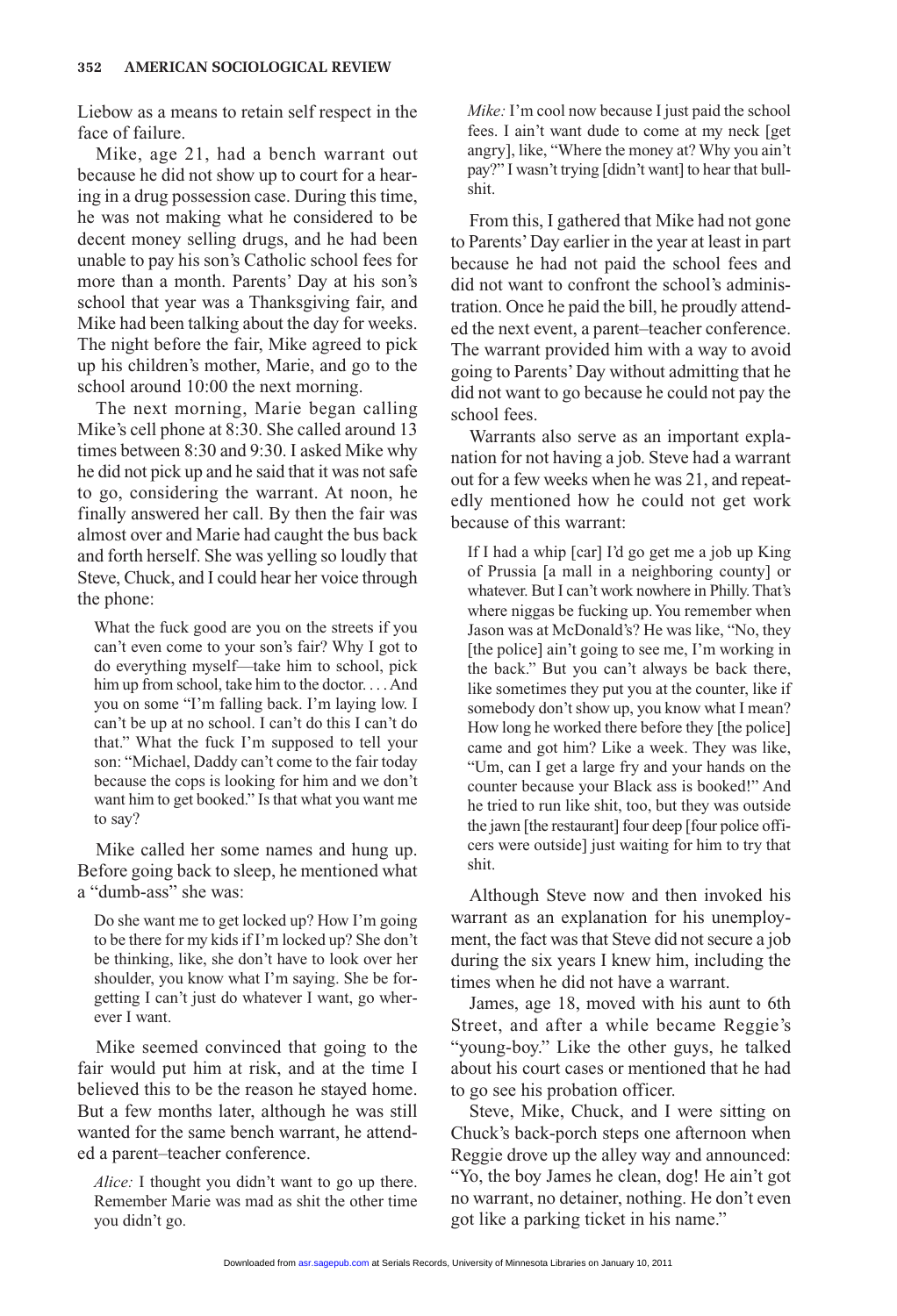Reggie told us he had just been to James's mother's house across town, and she had complained to him that James had not yet found a job. James's mother informed Reggie that James had no pending cases, no warrants or detainers or anything "in the system that would hold him" and so should have no problem finding employment. When Reggie finished explaining this to us, Mike continued the conversation:

*Mike:* What happened to that case he caught? Damn that was a little minute ago [a while ago]. *Chuck:* I think he spanked that jawn [the case was dropped].

*Reggie:* I wish I would get my shit [warrant] lifted. I'd be bam, on my J-O [job], bam, on my A-P [apartment], bam, go right to the bank, like, "Yeah, motherfucker, check my shit, man. Run that shit. My shit is clean, dog. Let me get that account." I be done got my elbow [driver's license] and everything.

Reggie explained how his wanted status blocks him from getting jobs, using banks, obtaining a driver's license, and renting an apartment. Yet the things that Reggie thought a "clean" person should do were not things that Reggie himself did when he was in good standing with the authorities over the course of the years that I knew him. Nor were they things that most of the other men on the block did. Alex, Mike, and Chuck looked for jobs when they did not have warrants out for their arrest, but others, like Reggie and Steve, did not. None of them obtained a valid driver's license during the six years I knew them.<sup>9</sup> Only Mike secured his own apartment during this time, and he kept it for only three months. To my knowledge, none of the men established a bank account.

Being wanted serves as an excuse for a wide variety of unfulfilled obligations and expectations. At the same time, it is perhaps only because being wanted is in fact a constraining condition that it works so well as a means of accounting for failure. Having a warrant may not be the reason why Steve, for example, did not look for work, but it was a fact that police officers did go to a man's place of work to arrest him, and that some of the men experienced this first-hand. In the context of their ongoing struggles, what they said amounted to reasonable "half-truths" (Liebow 1967) that could account for their failures, both in their own minds and in the minds of others who had come to see their own lives in similar terms.

#### **DISCUSSION**

The presence of the criminal justice system in the lives of the poor cannot simply be measured by the number of people sent to prison or the number who return home with felony convictions. Systems of policing and supervision that accompanied the rise in imprisonment have fostered a climate of fear and suspicion in poor communities—a climate in which family members and friends are pressured to inform on one another and young men live as suspects and fugitives, with the daily fear of confinement.

Young men who are wanted by the police find that activities, relations, and localities that others rely on to maintain a decent and respectable identity are transformed into a system that the authorities make use of to arrest and confine them. The police and the courts become dangerous to interact with, as does showing up to work or going to places like hospitals. Instead of a safe place to sleep, eat, and find acceptance and support, mothers' homes are transformed into a "last known address," one of the first places the police will look for them. Close relatives, friends, and neighbors become potential informants.

One strategy for coping with these risks is to avoid dangerous places, people, and interactions entirely. A young man thus does not attend the birth of his child, nor seek medical help when he is badly beaten. He avoids the police and the courts, even if it means using violence when he is injured or becoming the target of others who are looking for someone to rob. A second strategy is to cultivate unpredictability—to remain secretive and to "dip and dodge." To ensure that those close to him will not inform on him, a young man comes and goes in irregular and unpredictable ways, remaining elusive and untrusting, sleeping in different beds, and

<sup>9</sup> Obtaining a driver's license requires a birth certificate or passport, a Social Security card, and two proofs of residence. Obtaining these items, in turn, requires identification and processing fees. One must undergo a physical exam by a doctor, pay for and pass a written permit test, and locate an insured and registered car with which to take the driving test. Because men drove without proper documentation, they got tickets, which had to be paid before they could begin the application process.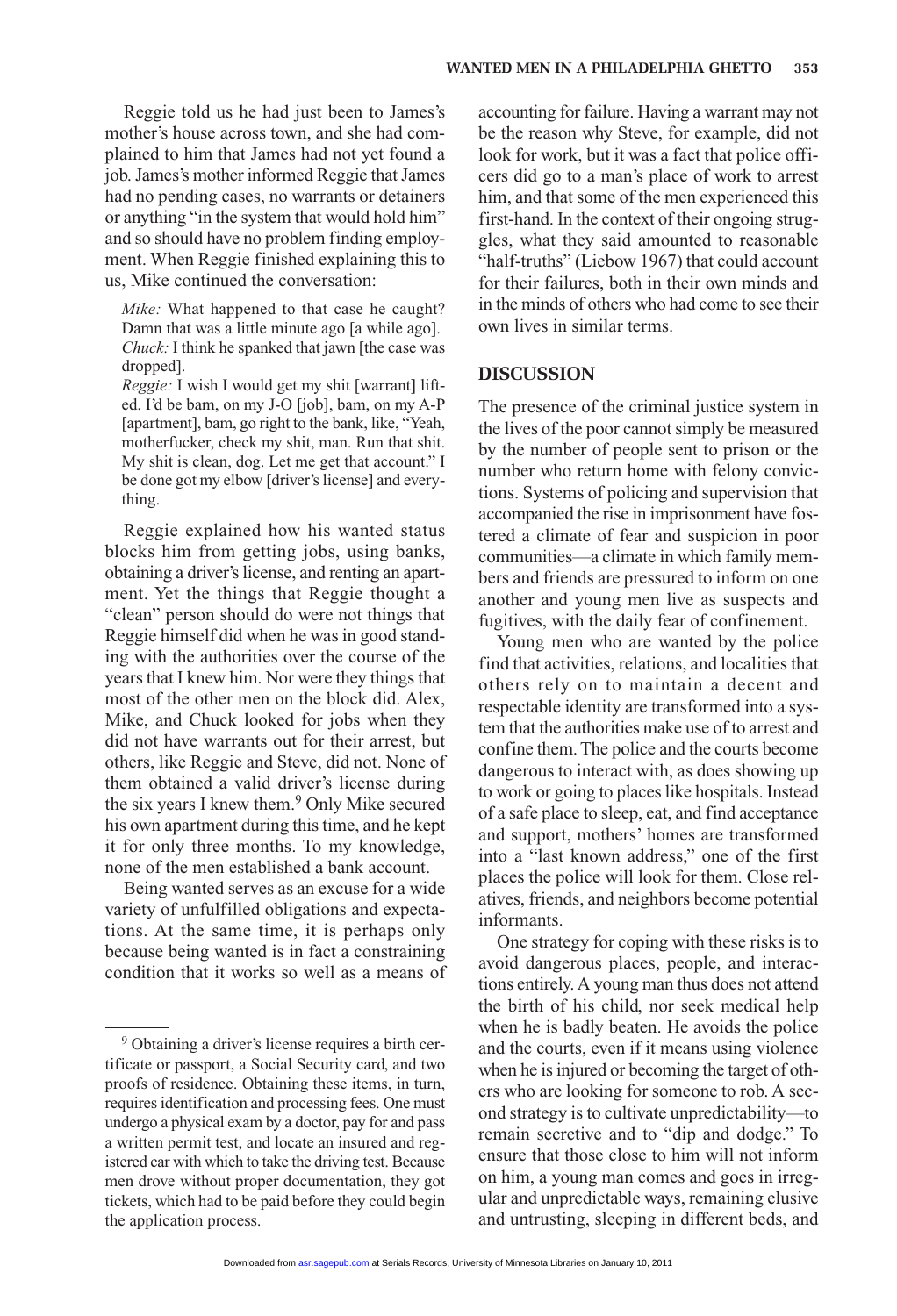deceiving those close to him about his whereabouts and plans. If a man exhausts these possibilities and gets taken into custody, he may try to avoid jail time by informing on the people he knows.

Whatever the strategy, a man finds that as long as he is at risk of confinement, staying out of prison and participating in institutions like family, work, and friendship become contradictory goals; doing one reduces his chance of achieving the other. Staying out of jail becomes aligned not with upstanding, respectable action, but with being an even shadier character.

Family members and romantic partners experience considerable hardship because of their association with men who are being sought or supervised by the state. Specifically, I found that family members living with a relative or boyfriend with a warrant out for his arrest are caught between three difficult lines of action: allowing him to stay in their homes and placing their own safety and security in jeopardy, casting him out, or betraying him by turning him in to the police.

It is possible that issuing warrants to a large group of young men for minor probation violations or delinquencies with court fees, while straining family life and making it difficult for men to find and keep a job, also serves to discourage them from committing crime. Although this article notes some instances of warrants potentially encouraging crime (e.g., by keeping men from participating in the formal labor market or by leading men with warrants to become the target of robbers), I cannot speculate as to the net effect of such policies on crime or violence. The data presented here merely suggest that current policies in Philadelphia grant a sizable group of people—before they are convicted of crimes and after they have served a sentence—an illegal or semilegal status, and that this status makes it difficult for them to interact with legitimate institutions without being arrested and sent to jail.

More surprisingly, the system of low-level warrants and court supervision has the unintended consequence of becoming a resource for women and relatives who, possessing more legal legitimacy, can use it to control their partners and kin. Girlfriends, neighbors, and family members threaten to call the police on young men to "keep them in line," and occasionally they call the police or get a man arrested as

payback for some perceived wrong. Young men also turn their wanted status into a resource by using it to account for shortcomings or failures that may have occurred anyway. Because being wanted is understood by 6th Street residents to be deeply constraining, young men with little income, education, or job prospects can call on their wanted status to save face and to assuage the guilt of failing as a father, romantic partner, or employed person.

Contemporary theories of social stratification and political sociology argue that the criminal justice system has become a vehicle for passing on disadvantage (Western 2006) and "an instrument for the management of dispossessed and dishonored groups" (Wacquant 2001:95). The findings presented here confirm these important theses, but my fieldwork also suggests that those so managed are hardly hapless victims, immobilized in webs of control. Instead, men and women on 6th Street evade and resist the authorities, at times calling on the state for their own purposes, to make claims for themselves as honorable people, and to exercise power over one another.

## **CONCLUSIONS AND THEORETICAL IMPLICATIONS**

Young men on the run in Philadelphia can tell us something about how power operates in contemporary society. Indeed, the policing of the modern ghetto may be usefully juxtaposed to the influential theory of power Foucault outlines in *Discipline and Punish* (for discussions of Foucault's dominant position in the sociology of punishment see Cohen 1985; Garland 1990).

Foucault's (1979) theory of power begins with the prison and extends to work houses, almshouses, military barracks, cities under tight regulation during cholera epidemics, and finally to modern society. He argues that popular illegalities were widespread in early modern society, and sovereigns made no systematic attempts to stamp them out. Instead, sovereigns intervened sporadically, making gruesome public examples of a small number of cases. Taking the prison as an example, Foucault suggests that modern punishment is organized not on the principle of occasional fear-inspiring public brutality, but on a panoptic system of inspection, surveillance, and graded rewards and punishments. The law is enforced systemati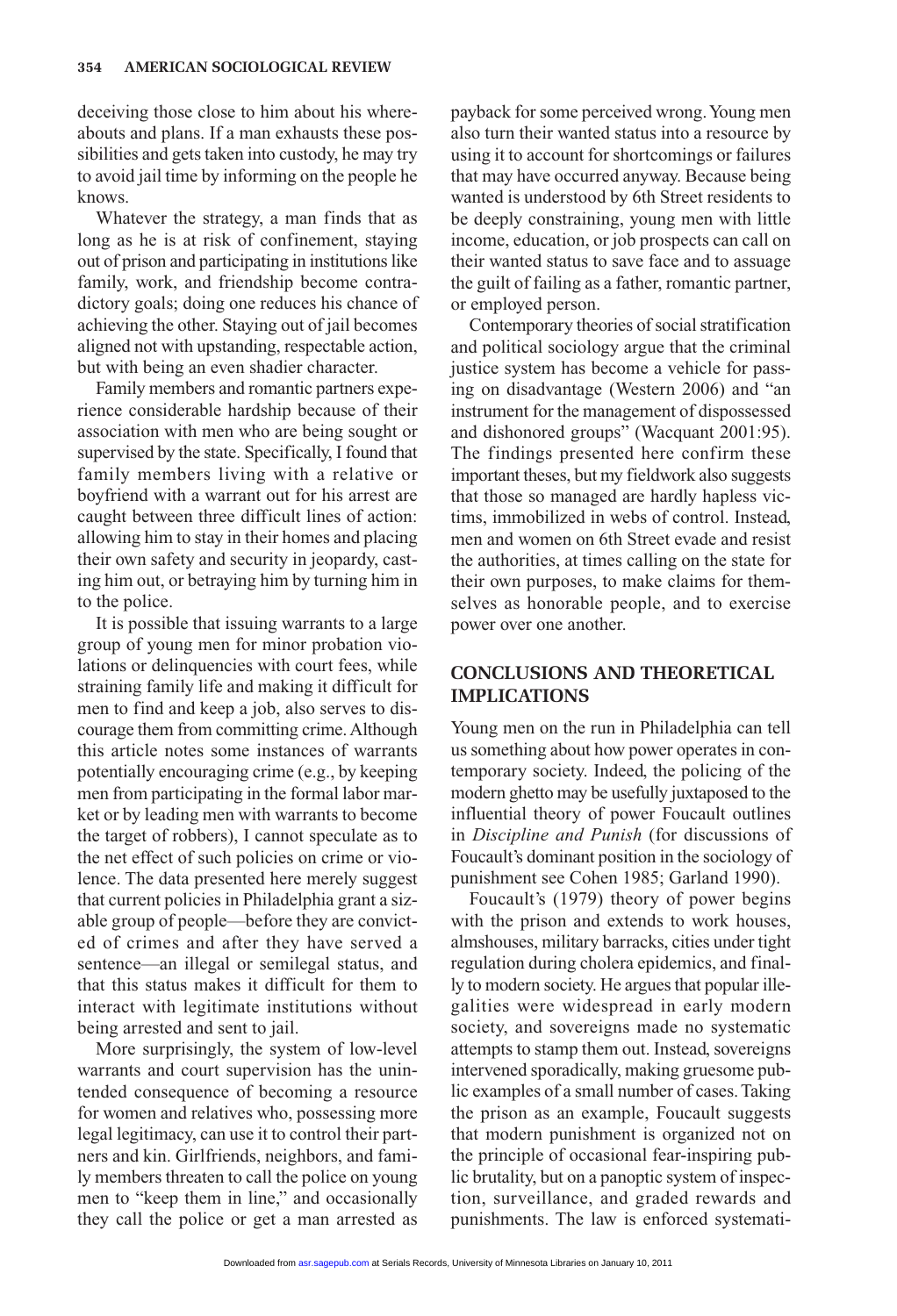cally: individuals are carefully monitored and examined and files are kept on them. The age of popular illegality is replaced by the age of rational discipline.

At first glance, the Philadelphia neighborhood I studied, with its video cameras on street lamps, frequent police stops and searches, and monitoring of residents through probation, parole, and house arrest, seems to resemble the panoptic fortress town Foucault envisioned in *Discipline and Punish* (1979). Yet the ghetto cannot be placed under the general umbrella of the panopticon. A different form of power exists there, and with different results for the people involved.

Foucault suggests that in prisons, army camps, and other such panoptic places, authorities accomplish cooperation through "constant, uninterrupted supervision" and a system of graded punishments and rewards. People are coaxed into compliance through careful training, examining, and monitoring, through minute attention to the movements and gestures of the body. Eventually, subjects come to internally monitor themselves (Garland 2001).

In comparison to places like prisons, monasteries, or army camps, the monitoring and supervision of ghetto residents is incomplete. Enclosed spaces make near perfect surveillance and enforcement possible: people can live unlawfully only if they do not get caught or if the authorities look the other way (Sykes [1958] 2007). In spaces like the 6th street neighborhood, however, many people break the law without the authorities knowing; many others are known to be in violation but the authorities do not have the resources or the ability (or, to be more cynical, the desire) to locate them all and bring them to justice. This opens up the possibility of people existing in the spaces between identification, discovery, and apprehension.

Surveillance and supervision in the ghetto are incomplete not only because people are widely able to break the rules and to evade the authorities, but also because the forms of supervision do not strive to be all-encompassing in the first place. Residents of the neighborhood I studied do not find that their movements are tightly controlled and regimented, as they would be in a prison or convent; they do not eat, sleep, and live together under the watchful gaze of one central authority, nor is their privacy and personal property permanently denied them

(Foucault 1979; Goffman 1961; Sykes [1958] 2007). Supervision around 6th street is not based on constant observation and disciplining, but on a kind of checkpoint or flashpoint system, whereby certain people are only occasionally (if not randomly) monitored, searched, observed, or dispossessed.

These occasional examinations (the urine test during a probation meeting, the stop and frisk on a street corner, the raid of a house, or the running of a driver's name in the police database to see if any warrants come up) are put to use not—as Foucault envisioned—to dole out a range of small punishments and rewards in the interest of correction and training, but to identify people who may qualify for prison and to bring those people into the hands of the state.

This form of power—occasional, incomplete, and for the purpose of identifying candidates for extreme sanction—does not seem to produce orderly subjects. Self-discipline and the internalization of norms makes little sense in a context in which following the rules (e.g., appearing in court, showing up to probation meetings, or turning oneself in when accused) may *hasten* one's removal to prison.

A final point of comparison: Foucault argues that power based on fear (the public hangings) was replaced in the modern era by power based on observation, examination, and discipline. In the 6th street neighborhood, one indeed finds monitoring and supervision, but this monitoring does not put an end to fear. In fact, the lives of residents are organized precisely around fear, that is, the fear of being sent to jail.

Garland (1990:168) argues that a significant failing of *Discipline and Punish* is that it describes "the control *potential* possessed by modern power-knowledge technologies as if it were the reality of their present-day *operation.*" By studying the ghetto ethnographically, we can see how the forms of power Foucault envisioned operating in a panopticon actually pan out when applied to a neighborhood. People in the modern policed ghetto do not live as tightly controlled and disciplined subjects. Rather, they are living as semilegal or illegal people, coping with the daily threat of capture and confinement. The life of a suspect or a fugitive is quite different from the life of a captive, even though broadly speaking, the same forms of power—observation, examination, the keeping of files—may sustain them both.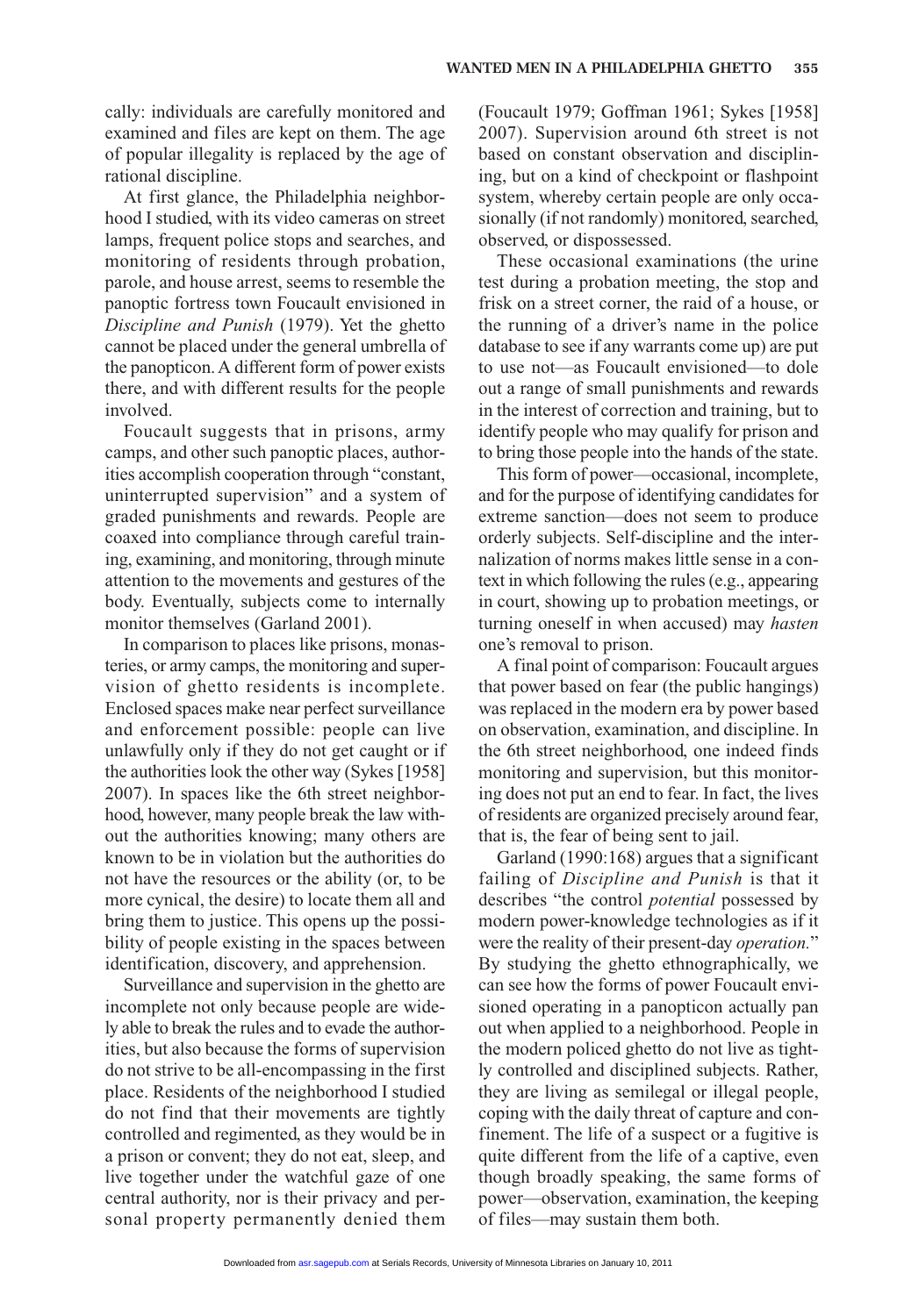One can of course argue that wanted people, poised to perpetuate their own criminality, have indeed internalized the norms that disciplining powers sought to instill. In this sense, a status group of fugitives fits nicely into Foucault's functionalist ideas about the production of delinquency and its political uses (Foucault 1979:272). But to argue this is, I believe, a stretch. Fugitives are, in point of fact, resisting the will of the authorities, and whether or not this resistance is in the end liberatory, their daily lives and the forms of power governing them are clearly distinct from those of inmates subject to panoptic power.

Rather than placing the ghetto, along with the rest of society, under a "generalized panopticism" (Garland 1990:146), the 6th street situation suggests an alternative form of power. In cases where a state (or some other power) is in the business of severely sanctioning a group of people (e.g., by killing them, deporting them, forcibly sending them to war, or placing them in institutions like prisons, concentration camps, or plantations) we will see one group of people who are charged with administering the sanction and another group who are receiving it. If the sanction is confinement in a prison, workhouse, or mental asylum, we may see a group of people living as inmates or subjects as described by Foucault's panopticon (or in the way that Sykes [1958] (2007) described people living in prisons or Goffman [1961] described people living in total institutions). But we will also see, outside of these institutions, an apparatus charged with identifying, catching, and judging likely candidates, and a group of people living with the risk of sanction and trying to avoid it, as fugitives.

Instead of thinking of residents of the modern ghetto as inmates of prisons or other panoptic places, we might compare ghetto residents to other semilegal or illegal people who qualify for some sanction and who are trying to avoid it: undocumented immigrants who are at risk of being deported, Jews living in Nazi Germany who may be sent to concentration camps, draftdodgers or deserters from the army who may be imprisoned or shot, escaped slaves who may be found and sent back to the plantations, or communists in the United States and Europe when the party was illegal. It is with these groups that residents of the modern ghetto may find some common experience. It is this kind of social situation that should be taken into account if we are to fully grasp the effects of policies like mass incarceration.

*Alice Goffman is a PhD Candidate in the Sociology Department at Princeton University.*

#### **REFERENCES**

- Anderson, Elijah. 1978. *A Place on the Corner.* Chicago, IL: University of Chicago Press.
- ———. 1999. *Code of the Street.* New York: W. W. Norton.
- Becker, Howard. 1963. *Outsiders.* New York: Free Press.
- Beckett, Katherine. 1997. *Making Crime Pay.* New York: Oxford University Press.
- Black, Donald. 1983. "Crime as Social Control." *American Sociological Review* 48(1):32–45.
- Bourgois, Philippe. 1995. *In Search of Respect.* New York: Cambridge University Press.
- Cayton, Horace and St. Clair Drake. [1945] 1993. *Black Metropolis.* Chicago, IL: University of Chicago Press.
- Cohen, Stanley. 1985. *Visions of Social Control.* Cambridge, MA: Cambridge University Press.
- Comfort, Megan. 2007. "Punishment Beyond the Legal Offender." *Annual Review of Law and Social Science* 3:271–96.
- ———. 2008. *Doing Time Together.* Chicago, IL: University of Chicago Press.
- DuBois, W. E. B. [1899] 1996. *The Philadelphia Negro.* Philadelphia, PA: University of Pennsylvania Press.
- Duneier, Mitchell. 1999. *Sidewalk.* New York: Farrar, Straus and Giroux.
- Edin, Kathryn and Laura Lein. 1997. *Making Ends Meet.* New York: Russell Sage Foundation.
- Foucault, Michel. 1979. *Discipline and Punish.* New York: Vintage.
- Garland, David. 1990. *Punishment and Modern Society.* Chicago, IL: University of Chicago Press.
- -. 2001. "Introduction: The Meaning of Mass Imprisonment." Pp. 1–3 in *Mass Imprisonment: Social Causes and Consequences,* edited by D. Garland. London, UK: Sage.
- Glaze, Lauren and Thomas Bonzcar. 2006. "Probation and Parole in the United States, 2005." *Bureau of Justice Statistics Bulletin.* U.S. Department of Justice, NCJ 215091. Retrieved March 2009 (http://www.ojp.usdoj.gov/bjs/pub/pdf/ppus05.pdf).
- Goffman, Erving. 1961. *Asylums.* New York: Anchor Books.
- Hagan, John and Ronit Dinovitzer. 1999. "Collateral Consequences of Imprisonment for Children, Communities, and Prisoners." *Crime and Justice* 26:121–62.
- Hammett, Theodore M., Mary P. Harmon, and William Rhodes. 2002. "The Burden of Infectious